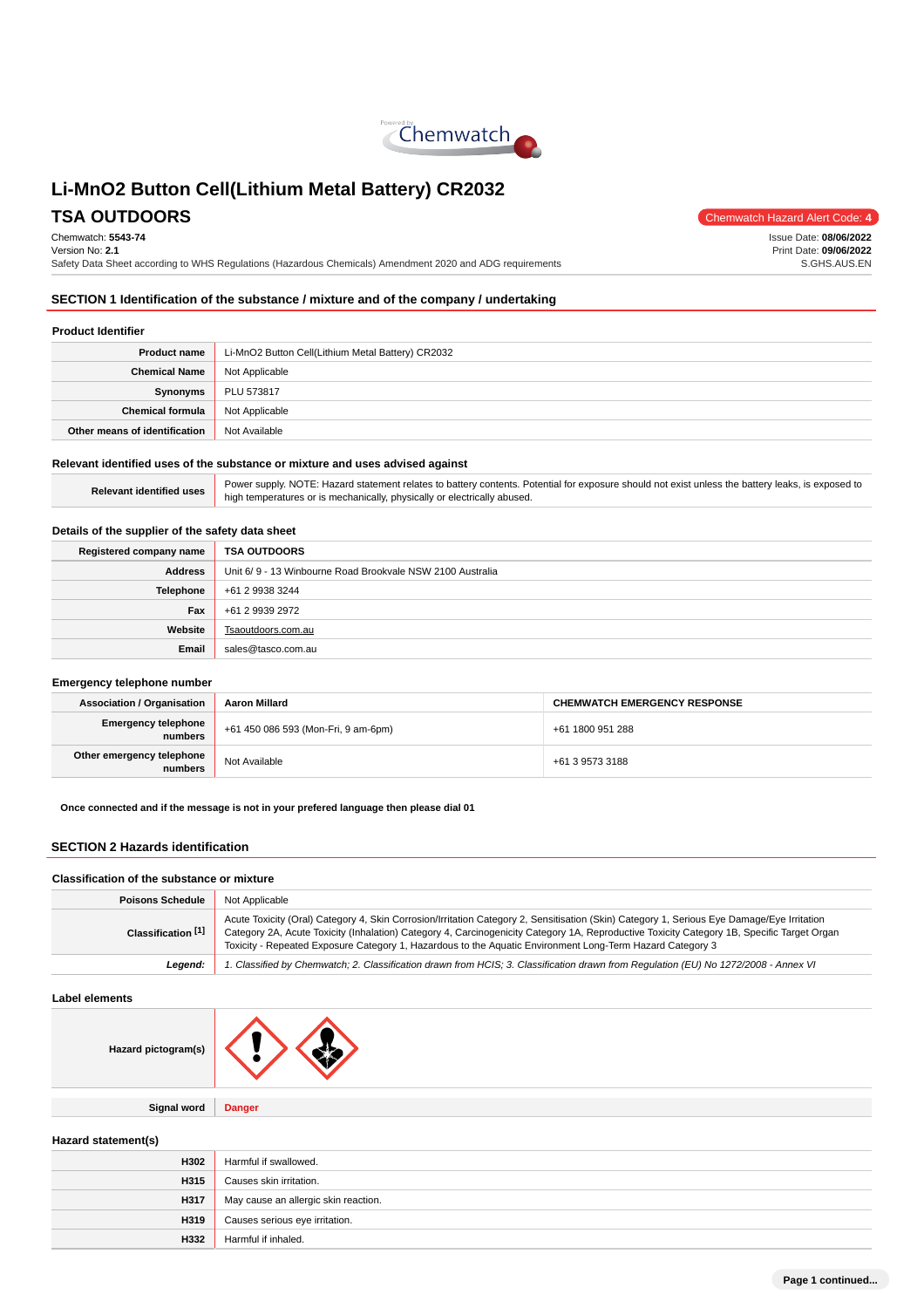### Issue Date: **08/06/2022** Print Date: **09/06/2022**

# **Li-MnO2 Button Cell(Lithium Metal Battery) CR2032**

| H350          | May cause cancer.                                               |
|---------------|-----------------------------------------------------------------|
| <b>H360FD</b> | May damage fertility. May damage the unborn child.              |
| H372          | Causes damage to organs through prolonged or repeated exposure. |
| H412          | Harmful to aquatic life with long lasting effects.              |

### **Precautionary statement(s) Prevention**

| P <sub>201</sub> | Obtain special instructions before use.                                          |
|------------------|----------------------------------------------------------------------------------|
| P260             | Do not breathe dust/fume.                                                        |
| P271             | Use only outdoors or in a well-ventilated area.                                  |
| P280             | Wear protective gloves, protective clothing, eye protection and face protection. |
| P264             | Wash all exposed external body areas thoroughly after handling.                  |
| P270             | Do not eat, drink or smoke when using this product.                              |
| P273             | Avoid release to the environment.                                                |
| P272             | Contaminated work clothing should not be allowed out of the workplace.           |

### **Precautionary statement(s) Response**

| P308+P313      | IF exposed or concerned: Get medical advice/attention.                                                                           |  |
|----------------|----------------------------------------------------------------------------------------------------------------------------------|--|
| P302+P352      | IF ON SKIN: Wash with plenty of water and soap.                                                                                  |  |
| P305+P351+P338 | IF IN EYES: Rinse cautiously with water for several minutes. Remove contact lenses, if present and easy to do. Continue rinsing. |  |
| P333+P313      | If skin irritation or rash occurs: Get medical advice/attention.                                                                 |  |
| P337+P313      | If eye irritation persists: Get medical advice/attention.                                                                        |  |
| P362+P364      | Take off contaminated clothing and wash it before reuse.                                                                         |  |
| P301+P312      | IF SWALLOWED: Call a POISON CENTER/doctor/physician/first aider if you feel unwell.                                              |  |
| P304+P340      | IF INHALED: Remove person to fresh air and keep comfortable for breathing.                                                       |  |
| P330           | Rinse mouth.                                                                                                                     |  |

### **Precautionary statement(s) Storage**

**P405** Store locked up.

### **Precautionary statement(s) Disposal**

**P501** Dispose of contents/container to authorised hazardous or special waste collection point in accordance with any local regulation.

Not Applicable

# **SECTION 3 Composition / information on ingredients**

### **Substances**

See section below for composition of Mixtures

### **Mixtures**

| <b>CAS No</b> | %[weight]                                                                                                                                                                                      | Name                                |  |
|---------------|------------------------------------------------------------------------------------------------------------------------------------------------------------------------------------------------|-------------------------------------|--|
| Not Available |                                                                                                                                                                                                | hermetically sealed metal case with |  |
| 12597-68-1    | 50.5                                                                                                                                                                                           | <b>Stainless Steel</b>              |  |
| 1313-13-9     | 30.99                                                                                                                                                                                          | manganese dioxide                   |  |
| 7791-03-9     | 4                                                                                                                                                                                              | lithium perchlorate                 |  |
| 9003-07-0     | 3.76                                                                                                                                                                                           | polypropylene                       |  |
| 108-32-7      | 3                                                                                                                                                                                              | propylene carbonate                 |  |
| 7782-42-5     | 2.17                                                                                                                                                                                           | graphite                            |  |
| 9002-84-0     | 2.17                                                                                                                                                                                           | polytetrafluoroethylene             |  |
| 7439-93-2     | 1.91                                                                                                                                                                                           | lithium                             |  |
| 110-71-4      | 1.5                                                                                                                                                                                            | .2-dimethoxvethane                  |  |
| Legend:       | 1. Classified by Chemwatch; 2. Classification drawn from HCIS; 3. Classification drawn from Regulation (EU) No 1272/2008 - Annex VI; 4.<br>Classification drawn from C&L * EU IOELVs available |                                     |  |

# **SECTION 4 First aid measures**

| Description of first aid measures |  |  |
|-----------------------------------|--|--|
|-----------------------------------|--|--|

**Eye Contact**

| Generally not applicable. |  |
|---------------------------|--|
|---------------------------|--|

- If this product comes in contact with eyes:
- Wash out immediately with water.
- If irritation continues, seek medical attention.
- Removal of contact lenses after an eye injury should only be undertaken by skilled personnel.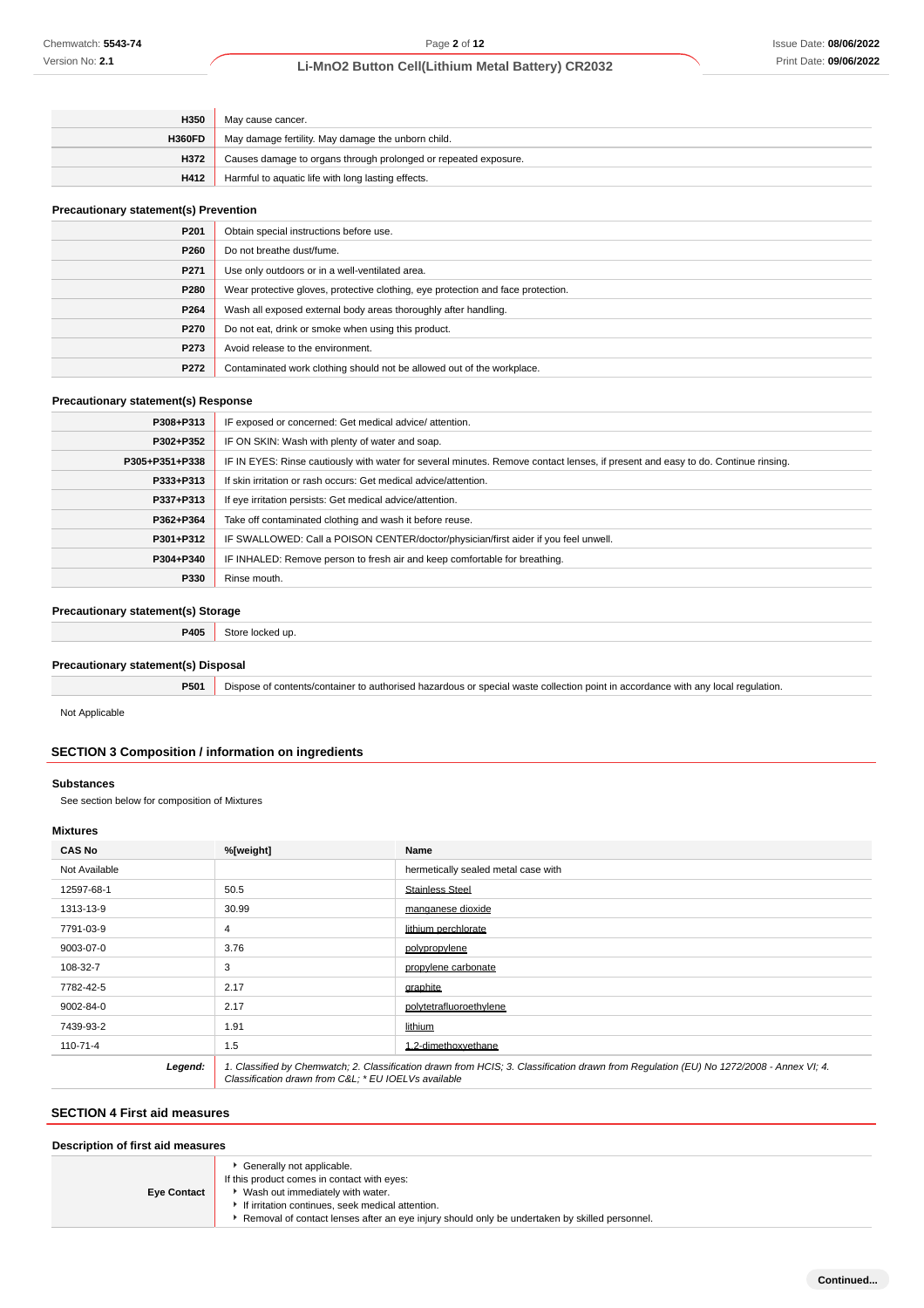| <b>Skin Contact</b> | Generally not applicable.<br>If skin or hair contact occurs:<br>Flush skin and hair with running water (and soap if available).<br>Seek medical attention in event of irritation.                                                                                                                                                                                                                                                                                                                                                                                      |
|---------------------|------------------------------------------------------------------------------------------------------------------------------------------------------------------------------------------------------------------------------------------------------------------------------------------------------------------------------------------------------------------------------------------------------------------------------------------------------------------------------------------------------------------------------------------------------------------------|
| Inhalation          | Generally not applicable.<br>If fumes, aerosols or combustion products are inhaled remove from contaminated area.<br>• Other measures are usually unnecessary.                                                                                                                                                                                                                                                                                                                                                                                                         |
| Ingestion           | Generally not applicable.<br>Not considered a normal route of entry.<br>If swallowed do <b>NOT</b> induce vomiting.<br>If vomiting occurs, lean patient forward or place on left side (head-down position, if possible) to maintain open airway and prevent aspiration.<br>• Observe the patient carefully.<br>Never give liquid to a person showing signs of being sleepy or with reduced awareness; i.e. becoming unconscious.<br>• Give water to rinse out mouth, then provide liquid slowly and as much as casualty can comfortably drink.<br>Seek medical advice. |

### **Indication of any immediate medical attention and special treatment needed**

Treat symptomatically.

# **SECTION 5 Firefighting measures**

### **Extinguishing media**

- Dry chemical powder.
- ▶ BCF (where regulations permit).
- Carbon dioxide.

### **Special hazards arising from the substrate or mixture**

| Fire Incompatibility    | None known.<br>▶ Keep drv<br>NOTE: May develop pressure in containers; open carefully. Vent periodically. |  |
|-------------------------|-----------------------------------------------------------------------------------------------------------|--|
| Advice for firefighters |                                                                                                           |  |
| <b>Eiro Eighting</b>    | Slight hazard when expeced to heat flame and ovidicers                                                    |  |

| <b>Fire Fighting</b>         | Slight hazard when exposed to heat, flame and oxidisers.                                                                                                                                                                                                                                                                                                                                                                                                                                                                                                                                 |  |  |
|------------------------------|------------------------------------------------------------------------------------------------------------------------------------------------------------------------------------------------------------------------------------------------------------------------------------------------------------------------------------------------------------------------------------------------------------------------------------------------------------------------------------------------------------------------------------------------------------------------------------------|--|--|
| <b>Fire/Explosion Hazard</b> | $\blacktriangleright$ Non combustible.<br>Not considered to be a significant fire risk.<br>▶ Heating may cause expansion or decomposition leading to violent rupture of containers.<br>• May emit acrid smoke. May emit corrosive and poisonous fumes.<br>Articles and manufactured articles may constitute a fire hazard where polymers form their outer layers or where combustible packaging remains<br>in place.<br>Certain substances, found throughout their construction, may degrade or become volatile when heated to high temperatures. This may create a<br>secondary hazard. |  |  |
| <b>HAZCHEM</b>               | Not Applicable                                                                                                                                                                                                                                                                                                                                                                                                                                                                                                                                                                           |  |  |

## **SECTION 6 Accidental release measures**

### **Personal precautions, protective equipment and emergency procedures**

See section 8

### **Environmental precautions**

See section 12

### **Methods and material for containment and cleaning up**

| <b>Minor Spills</b> | Clean up all spills immediately.<br>Avoid contact with skin and eyes.<br>Place in suitable containers for disposal.                                                                                                                                                                                                                                                                                                                                                                 |
|---------------------|-------------------------------------------------------------------------------------------------------------------------------------------------------------------------------------------------------------------------------------------------------------------------------------------------------------------------------------------------------------------------------------------------------------------------------------------------------------------------------------|
| <b>Major Spills</b> | Clean up all spills immediately.<br>▶ Wear protective clothing, safety glasses, dust mask, gloves.<br>Secure load if safe to do so. Bundle/collect recoverable product.<br>Use dry clean up procedures and avoid generating dust.<br>Vacuum up (consider explosion-proof machines designed to be grounded during storage and use).<br>► Water may be used to prevent dusting.<br>Collect remaining material in containers with covers for disposal.<br>Flush spill area with water. |

Personal Protective Equipment advice is contained in Section 8 of the SDS.

### **SECTION 7 Handling and storage**

| Precautions for safe handling |  |  |
|-------------------------------|--|--|
|-------------------------------|--|--|

**Safe handling** Do not connect the positive terminal to the negative terminal with electrical wire or chain. Avoid polarity reverse connection when installing the battery to an instrument. Do not wet the battery with water, seawater or acid; or expose to strong oxidizer. Do not damage or remove the external tube. Keep the battery away from heat and fire. Do not disassemble or reconstruct the battery; or solder the battery directly. Do not give a mechanical shock or deform. Do not use unauthorized charger or other charging method. This battery is manufactured in a charged state. It is NOT designed for recharging. Recharging can cause battery leakage or in some cases, high pressure rupture. Inadvertent charging can occur if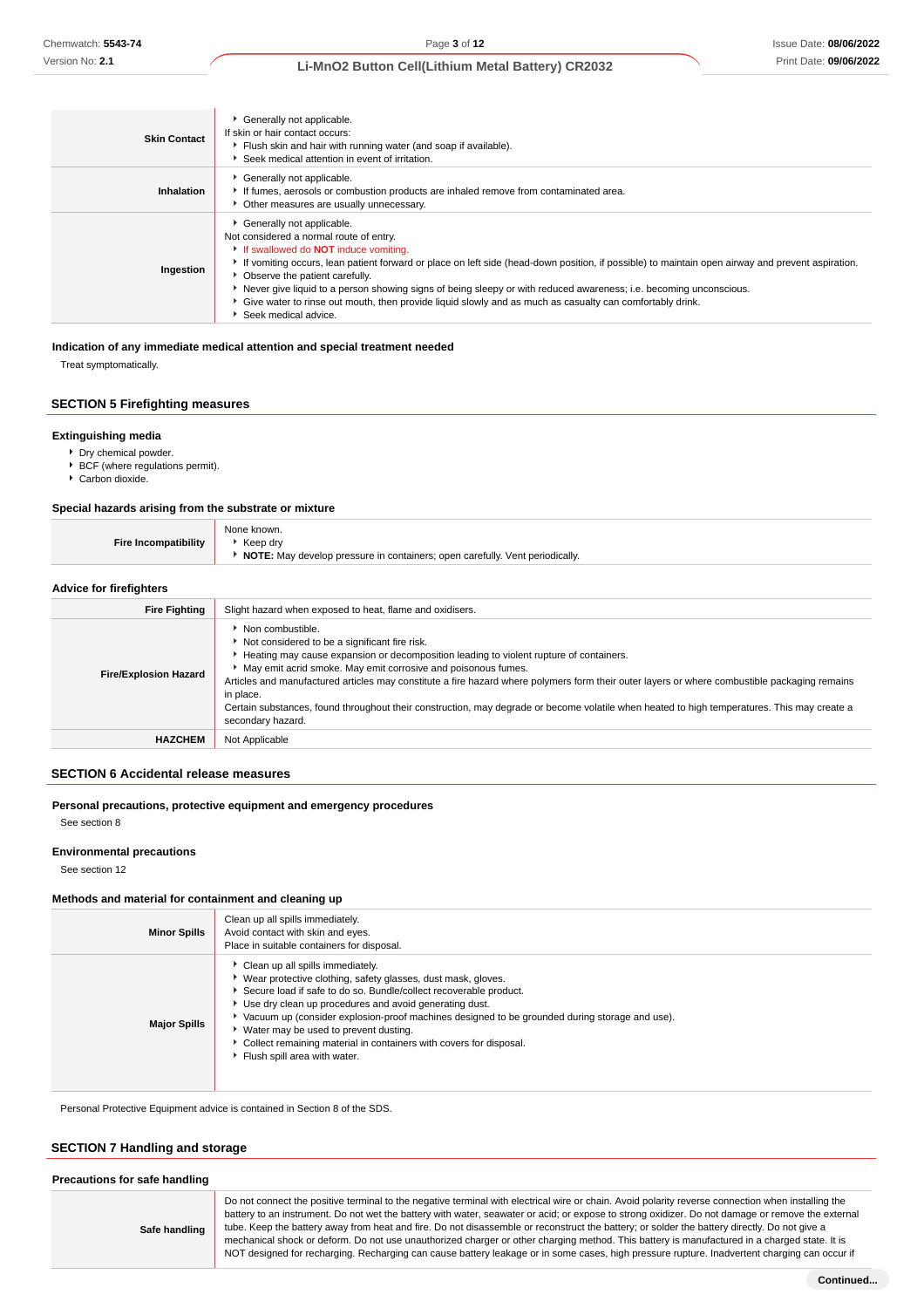|                   | a battery is installed backwards.<br>Use good occupational work practice. Observe manufacturer's storage and handling recommendations contained within this SDS.<br>Avoid physical damage to containers.                                                                                                      |
|-------------------|---------------------------------------------------------------------------------------------------------------------------------------------------------------------------------------------------------------------------------------------------------------------------------------------------------------|
| Other information | $\blacktriangleright$ Keep dry.<br>Store under cover.<br>Protect containers against physical damage.<br>• Observe manufacturer's storage and handling recommendations contained within this SDS.<br>Keep out of reach of children.<br>Store out of direct sunlight<br>Store away from incompatible materials. |

### **Conditions for safe storage, including any incompatibilities**

| Suitable container      | Generally packaging as originally supplied with the article or manufactured item is sufficient to protect against physical hazards.<br>If repackaging is required ensure the article is intact and does not show signs of wear. As far as is practicably possible, reuse the original<br>packaging or something providing a similar level of protection to both the article and the handler. |  |
|-------------------------|----------------------------------------------------------------------------------------------------------------------------------------------------------------------------------------------------------------------------------------------------------------------------------------------------------------------------------------------------------------------------------------------|--|
| Storage incompatibility | Avoid contamination of water, foodstuffs, feed or seed.<br>Keep drv<br><b>NOTE:</b> May develop pressure in containers; open carefully. Vent periodically.                                                                                                                                                                                                                                   |  |

# **SECTION 8 Exposure controls / personal protection**

### **Control parameters**

**Occupational Exposure Limits (OEL)** ı

# **INGREDIENT DATA**

| Source                       | Ingredient           | <b>Material name</b>                                                          | <b>TWA</b> | <b>STEL</b>      | Peak             | <b>Notes</b>                                               |
|------------------------------|----------------------|-------------------------------------------------------------------------------|------------|------------------|------------------|------------------------------------------------------------|
| Australia Exposure Standards | manganese<br>dioxide | Manganese, dust & compounds (as Mn)                                           | ma/m3      | Not<br>Available | Not<br>Available | Not Available                                              |
| Australia Exposure Standards | graphite             | Graphite (all forms except fibres)<br>(respirable dust) (natural & synthetic) | mq/m3      | Not<br>Available | Not<br>Available | (e) Containing no asbestos and <<br>1% crystalline silica. |

### **Emergency Limits**

| Ingredient              | TEEL-1               | TEEL-2             | TEEL-3                 |
|-------------------------|----------------------|--------------------|------------------------|
| manganese dioxide       | $4.7 \text{ mg/m}$ 3 | 7.9 mg/m3          | 690 mg/m3              |
| manganese dioxide       | $4.2 \text{ mg/m}$ 3 | $6.9 \text{ mg/m}$ | $41 \text{ mg/m}$ 3    |
| lithium perchlorate     | $1.2 \text{ mg/m}$ 3 | $13 \text{ mg/m}$  | 79 mg/m3               |
| polypropylene           | $5.2 \text{ mg/m}$ 3 | 58 mg/m3           | 350 mg/m3              |
| propylene carbonate     | 34 mg/m3             | 370 mg/m3          | $2,200 \text{ mg/m}$ 3 |
| graphite                | $6 \text{ mg/m}$ 3   | 330 mg/m3          | $2,000 \text{ mg/m}$ 3 |
| polytetrafluoroethylene | $12 \text{ mg/m}$    | 130 mg/m3          | 790 mg/m3              |
| lithium                 | $3.3 \text{ mg/m}$   | 36 mg/m3           | 220 mg/m3              |
| 1,2-dimethoxyethane     | 13 ppm               | $140$ ppm          | 840 ppm                |

| Ingredient              | <b>Original IDLH</b> | <b>Revised IDLH</b> |
|-------------------------|----------------------|---------------------|
| <b>Stainless Steel</b>  | Not Available        | Not Available       |
| manganese dioxide       | 500 mg/m3            | Not Available       |
| lithium perchlorate     | Not Available        | Not Available       |
| polypropylene           | Not Available        | Not Available       |
| propylene carbonate     | Not Available        | Not Available       |
| graphite                | 1,250 mg/m3          | Not Available       |
| polytetrafluoroethylene | Not Available        | Not Available       |
| lithium                 | Not Available        | Not Available       |
| 1,2-dimethoxyethane     | Not Available        | Not Available       |

| <b>Occupational Exposure Banding</b> |                                                                                                                                           |                                         |  |
|--------------------------------------|-------------------------------------------------------------------------------------------------------------------------------------------|-----------------------------------------|--|
| Ingredient                           | <b>Occupational Exposure Band Rating</b>                                                                                                  | <b>Occupational Exposure Band Limit</b> |  |
| <b>Stainless Steel</b>               |                                                                                                                                           | $\leq$ 0.01 mg/m <sup>3</sup>           |  |
| lithium perchlorate                  |                                                                                                                                           | $\leq$ 0.01 mg/m <sup>3</sup>           |  |
| propylene carbonate                  |                                                                                                                                           | $\leq 0.1$ ppm                          |  |
| lithium                              | $\sim$<br>$> 0.1$ to $\leq$ milligrams per cubic meter of air (mg/m <sup>3</sup> )<br>◡                                                   |                                         |  |
| 1,2-dimethoxyethane                  | -                                                                                                                                         | $\leq 0.1$ ppm                          |  |
| Notes:                               | Occupational exposure banding is a process of assigning chemicals into specific categories or bands based on a chemical's potency and the |                                         |  |

adverse health outcomes associated with exposure. The output of this process is an occupational exposure band (OEB), which corresponds to a range of exposure concentrations that are expected to protect worker health.

### **Exposure controls**

**Appropriate engineering controls** General exhaust is adequate under normal operating conditions.

Articles or manufactured items, in their original condition, generally don't require engineering controls during handling or in normal use. Exceptions may arise following extensive use and subsequent wear, during recycling or disposal operations where substances, found in the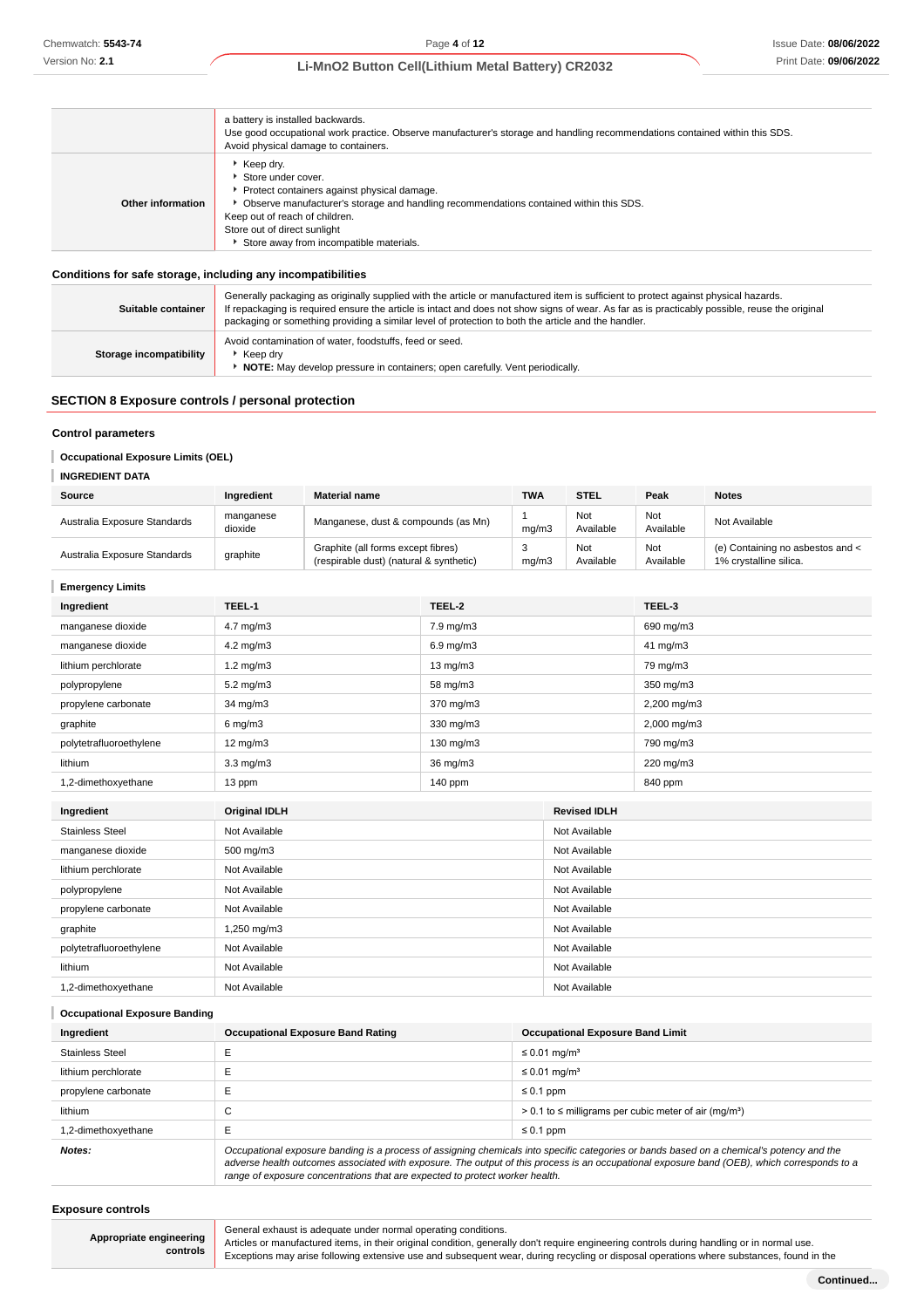# Issue Date: **08/06/2022** Print Date: **09/06/2022**

# **Li-MnO2 Button Cell(Lithium Metal Battery) CR2032**

|                              | article, may be released to the environment.                                    |
|------------------------------|---------------------------------------------------------------------------------|
| <b>Personal protection</b>   | <b>OO!</b><br>H<br>ILSI                                                         |
| Eye and face protection      | None under normal operating conditions.<br><b>OTHERWISE:</b><br>Safety glasses. |
| <b>Skin protection</b>       | See Hand protection below                                                       |
| <b>Hands/feet protection</b> | None under normal operating conditions.<br><b>OTHERWISE:</b><br>Rubber Gloves   |
| <b>Body protection</b>       | See Other protection below                                                      |
| Other protection             | No special equipment needed when handling small quantities                      |

### **Recommended material(s)**

#### T **GLOVE SELECTION INDEX**

Glove selection is based on a modified presentation of the: **"Forsberg Clothing Performance Index".**

The effect(s) of the following substance(s) are taken into account in the **computergenerated** selection:

Li-MnO2 Button Cell(Lithium Metal Battery) CR2032

| <b>Material</b>   | rы                  |
|-------------------|---------------------|
| ⊤∨<br>$\cdot$ $-$ | $\mathsf{m}$<br>. . |

\* CPI - Chemwatch Performance Index

A: Best Selection

B: Satisfactory; may degrade after 4 hours continuous immersion

C: Poor to Dangerous Choice for other than short term immersion

**NOTE**: As a series of factors will influence the actual performance of the glove, a final selection must be based on detailed observation.

\* Where the glove is to be used on a short term, casual or infrequent basis, factors such as "feel" or convenience (e.g. disposability), may dictate a choice of gloves which might otherwise be unsuitable following long-term or frequent use. A qualified practitioner should be consulted.

### **Respiratory protection**

Type A-P Filter of sufficient capacity. (AS/NZS 1716 & 1715, EN 143:2000 & 149:2001, ANSI Z88 or national equivalent)

Where the concentration of gas/particulates in the breathing zone, approaches or exceeds the "Exposure Standard" (or ES), respiratory protection is required. Degree of protection varies with both face-piece and Class of filter; the nature of protection varies with Type of filter.

| <b>Required Minimum</b><br><b>Protection Factor</b> | <b>Half-Face</b><br>Respirator | <b>Full-Face</b><br>Respirator    | <b>Powered Air</b><br>Respirator |
|-----------------------------------------------------|--------------------------------|-----------------------------------|----------------------------------|
| up to $10 \times ES$                                | A-AUS P3                       |                                   | A-PAPR-AUS /<br>Class 1 P3       |
| up to $50 \times ES$                                |                                | A-AUS / Class 1<br>P <sub>3</sub> |                                  |
| up to $100 \times ES$                               |                                | $A-2P3$                           | A-PAPR-2 P3 ^                    |

^ - Full-face

A(All classes) = Organic vapours, B AUS or B1 = Acid gasses, B2 = Acid gas or hydrogen cyanide(HCN), B3 = Acid gas or hydrogen cyanide(HCN), E = Sulfur dioxide(SO2), G = Agricultural chemicals, K = Ammonia(NH3), Hg = Mercury, NO = Oxides of nitrogen,  $MB =$  Methyl bromide,  $AX =$  Low boiling point organic compounds(below 65 degC)

Respiratory protection not normally required due to the physical form of the product.

### **SECTION 9 Physical and chemical properties**

### **Information on basic physical and chemical properties**

| Appearance                                      | Metallic solid with no odour; insoluble in water. |                                            |                |
|-------------------------------------------------|---------------------------------------------------|--------------------------------------------|----------------|
|                                                 |                                                   |                                            |                |
| <b>Physical state</b>                           | Manufactured                                      | Relative density (Water = 1)               | Not Available  |
| Odour                                           | Not Available                                     | Partition coefficient n-octanol<br>/ water | Not Available  |
| <b>Odour threshold</b>                          | Not Available                                     | Auto-ignition temperature (°C)             | Not Applicable |
| pH (as supplied)                                | Not Applicable                                    | <b>Decomposition temperature</b>           | Not Available  |
| Melting point / freezing point<br>(°C)          | Not Available                                     | Viscosity (cSt)                            | Not Applicable |
| Initial boiling point and boiling<br>range (°C) | Not Applicable                                    | Molecular weight (g/mol)                   | Not Applicable |
| Flash point (°C)                                | Not Applicable                                    | <b>Taste</b>                               | Not Available  |
| <b>Evaporation rate</b>                         | Not Applicable                                    | <b>Explosive properties</b>                | Not Available  |
| Flammability                                    | Not Applicable                                    | <b>Oxidising properties</b>                | Not Available  |
| Upper Explosive Limit (%)                       | Not Applicable                                    | Surface Tension (dyn/cm or<br>mN/m         | Not Applicable |
| Lower Explosive Limit (%)                       | Not Applicable                                    | <b>Volatile Component (%vol)</b>           | Not Applicable |
| Vapour pressure (kPa)                           | Not Applicable                                    | Gas group                                  | Not Available  |
| Solubility in water                             | Immiscible                                        | pH as a solution (Not<br>Available%)       | Not Applicable |
| Vapour density (Air = 1)                        | Not Applicable                                    | VOC g/L                                    | Not Applicable |

### **SECTION 10 Stability and reactivity**

| Reactivity                | See section 7                                                                                                                    |
|---------------------------|----------------------------------------------------------------------------------------------------------------------------------|
| <b>Chemical stability</b> | Unstable in the presence of incompatible materials.<br>Product is considered stable.<br>Hazardous polymerisation will not occur. |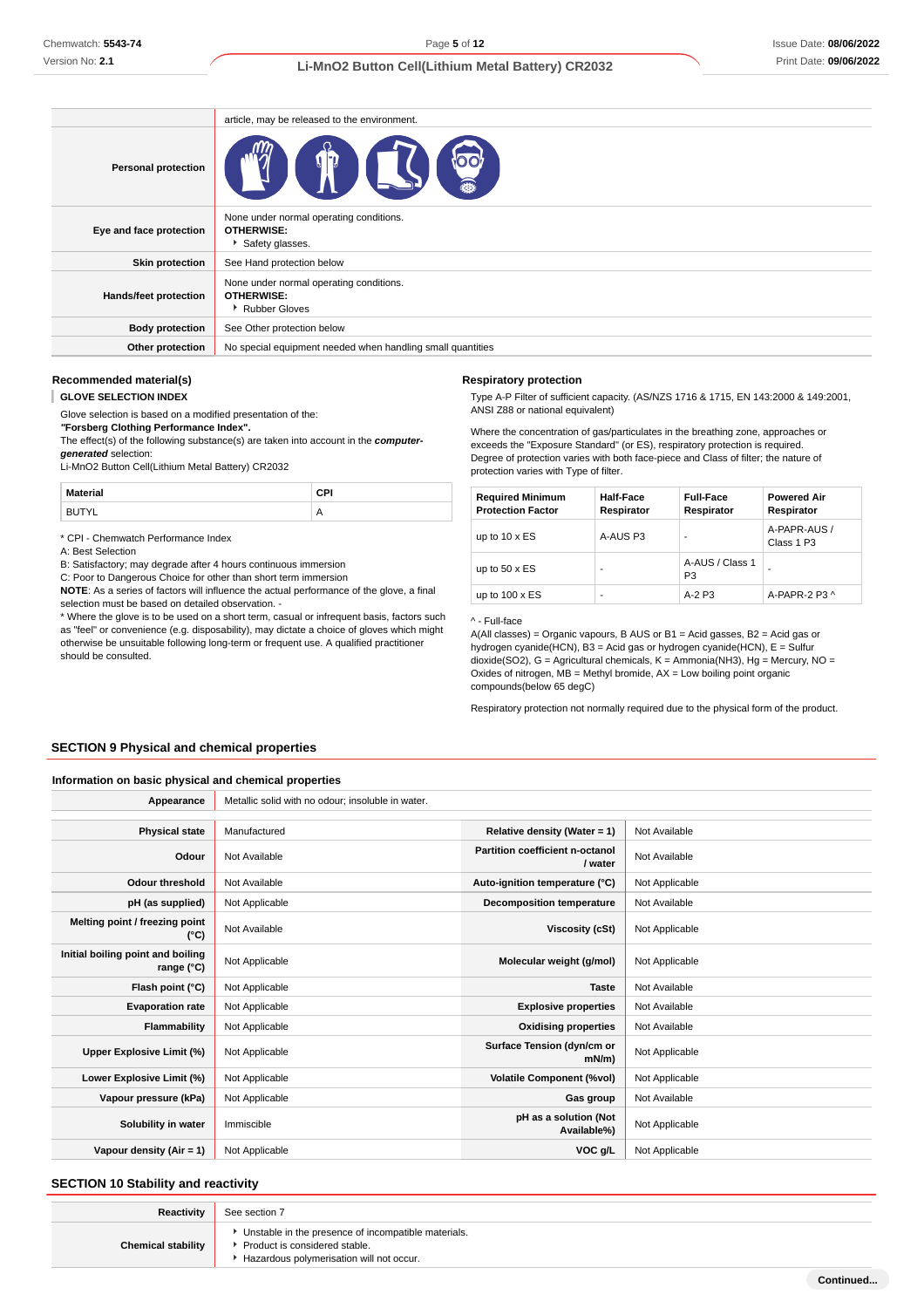| <b>Possibility of hazardous</b><br>reactions | See section 7 |
|----------------------------------------------|---------------|
| <b>Conditions to avoid</b>                   | See section 7 |
| Incompatible materials                       | See section 7 |
| Hazardous decomposition<br>  products        | See section 5 |

# **SECTION 11 Toxicological information**

### **Information on toxicological effects**

| Inhaled                     | Vapors or fumes may cause respiratory tract irritation.<br>Not normally a hazard due to physical form of product.                                      |                                                                                                                          |  |  |
|-----------------------------|--------------------------------------------------------------------------------------------------------------------------------------------------------|--------------------------------------------------------------------------------------------------------------------------|--|--|
| Ingestion                   | Considered an unlikely route of entry in commercial/industrial environments Ingestion may result in nausea, abdominal irritation, pain and<br>vomiting |                                                                                                                          |  |  |
| <b>Skin Contact</b>         | The electrolyte causes severe skin burns and irritation.<br>Not normally a hazard due to physical form of product.                                     |                                                                                                                          |  |  |
| Eye                         | The electrolyte causes eye irritation and damage.<br>Not normally a hazard due to physical form of product.                                            |                                                                                                                          |  |  |
| Chronic                     | Not normally a hazard due to physical form of product.                                                                                                 | The chemicals in this product are contained in a sealed case and exposure does not occur during normal handling and use. |  |  |
|                             |                                                                                                                                                        |                                                                                                                          |  |  |
| Li-MnO2 Button Cell(Lithium | <b>TOXICITY</b>                                                                                                                                        | <b>IRRITATION</b>                                                                                                        |  |  |
| Metal Battery) CR2032       | Not Available                                                                                                                                          | Not Available                                                                                                            |  |  |
|                             | <b>TOXICITY</b>                                                                                                                                        | <b>IRRITATION</b>                                                                                                        |  |  |
| <b>Stainless Steel</b>      | Not Available                                                                                                                                          | Not Available                                                                                                            |  |  |
|                             |                                                                                                                                                        |                                                                                                                          |  |  |
|                             | <b>TOXICITY</b>                                                                                                                                        | <b>IRRITATION</b>                                                                                                        |  |  |
| manganese dioxide           | Oral (Rat) LD50; >3478 mg/kg <sup>[2]</sup>                                                                                                            | Eye: no adverse effect observed (not irritating)[1]                                                                      |  |  |
|                             |                                                                                                                                                        | Skin: no adverse effect observed (not irritating)[1]                                                                     |  |  |
|                             | <b>TOXICITY</b>                                                                                                                                        | <b>IRRITATION</b>                                                                                                        |  |  |
| lithium perchlorate         | Oral (Rat) LD50; >300<2000 mg/kg[1]                                                                                                                    | Eye: adverse effect observed (irreversible damage)[1]                                                                    |  |  |
|                             |                                                                                                                                                        | Skin: adverse effect observed (corrosive)[1]                                                                             |  |  |
|                             |                                                                                                                                                        |                                                                                                                          |  |  |
| polypropylene               | <b>TOXICITY</b>                                                                                                                                        | <b>IRRITATION</b>                                                                                                        |  |  |
|                             | Oral (Mouse) LD50; 3200 mg/kg <sup>[2]</sup>                                                                                                           | Not Available                                                                                                            |  |  |
|                             | <b>TOXICITY</b>                                                                                                                                        | <b>IRRITATION</b>                                                                                                        |  |  |
|                             | Dermal (rabbit) LD50: >=2000 mg/kg[1]                                                                                                                  | Eye (rabbit): 60 mg - moderate                                                                                           |  |  |
|                             | Oral (Rat) LD50; >5000 mg/kg <sup>[1]</sup>                                                                                                            | Eye: adverse effect observed (irritating)[1]                                                                             |  |  |
| propylene carbonate         |                                                                                                                                                        | Skin (human): 100 mg/3d-I moderate                                                                                       |  |  |
|                             |                                                                                                                                                        | Skin (rabbit): 500 mg moderate                                                                                           |  |  |
|                             |                                                                                                                                                        | Skin: no adverse effect observed (not irritating)[1]                                                                     |  |  |
|                             |                                                                                                                                                        |                                                                                                                          |  |  |
|                             | <b>TOXICITY</b>                                                                                                                                        | <b>IRRITATION</b>                                                                                                        |  |  |
| graphite                    | Inhalation(Rat) LC50; >2 mg/L4h <sup>[1]</sup>                                                                                                         | Not Available                                                                                                            |  |  |
|                             | Oral (Rat) LD50; >2000 mg/kg[1]                                                                                                                        |                                                                                                                          |  |  |
|                             | <b>TOXICITY</b>                                                                                                                                        | <b>IRRITATION</b>                                                                                                        |  |  |
| polytetrafluoroethylene     | Oral (Rat) LD50; 1250 mg/kg[2]                                                                                                                         | Not Available                                                                                                            |  |  |
|                             |                                                                                                                                                        |                                                                                                                          |  |  |
|                             | <b>TOXICITY</b>                                                                                                                                        | <b>IRRITATION</b>                                                                                                        |  |  |
| lithium                     | Not Available                                                                                                                                          | Eye: adverse effect observed (irritating)[1]                                                                             |  |  |
|                             |                                                                                                                                                        | Skin: adverse effect observed (corrosive)[1]                                                                             |  |  |
|                             | <b>TOXICITY</b>                                                                                                                                        | <b>IRRITATION</b>                                                                                                        |  |  |
|                             | dermal (guinea pig) LD50: 5 mg/kg <sup>[2]</sup>                                                                                                       | Not Available                                                                                                            |  |  |
| 1,2-dimethoxyethane         | Inhalation(Rat) LC50; 3000 ppm4h <sup>[2]</sup>                                                                                                        |                                                                                                                          |  |  |
|                             | Oral (Rabbit) LD50; 320 mg/kg <sup>[2]</sup>                                                                                                           |                                                                                                                          |  |  |
|                             |                                                                                                                                                        |                                                                                                                          |  |  |

Legend: 1. Value obtained from Europe ECHA Registered Substances - Acute toxicity 2.\* Value obtained from manufacturer's SDS. Unless otherwise specified data extracted from RTECS - Register of Toxic Effect of chemical Substances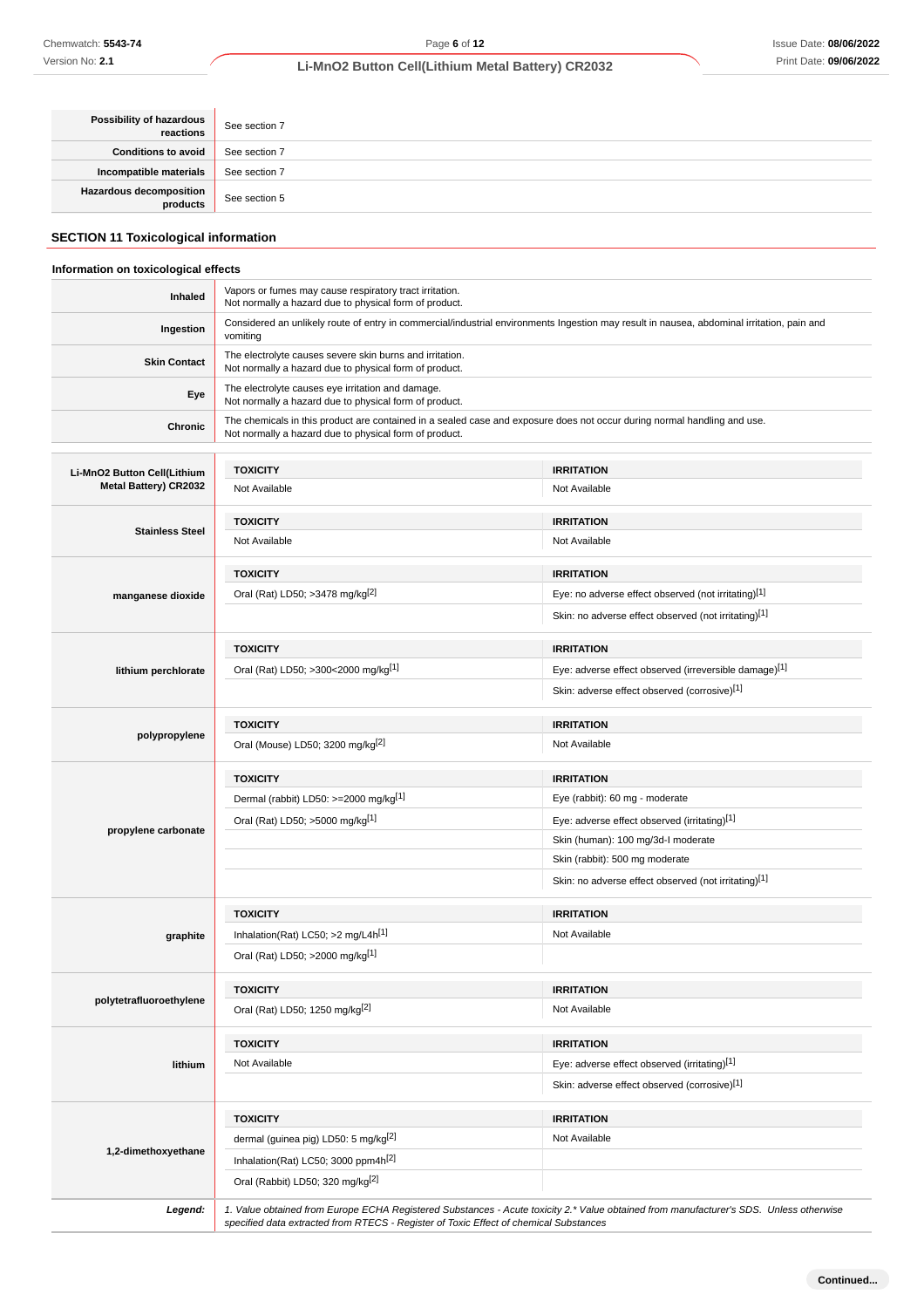| <b>STAINLESS STEEL</b>     | The following information refers to contact allergens as a group and may not be specific to this product.<br>Contact allergies quickly manifest themselves as contact eczema, more rarely as urticaria or Quincke's oedema. The pathogenesis of contact<br>eczema involves a cell-mediated (T lymphocytes) immune reaction of the delayed type. Other allergic skin reactions, e.g. contact urticaria,<br>involve antibody-mediated immune reactions. The significance of the contact allergen is not simply determined by its sensitisation potential: the<br>distribution of the substance and the opportunities for contact with it are equally important. A weakly sensitising substance which is widely<br>distributed can be a more important allergen than one with stronger sensitising potential with which few individuals come into contact. From a<br>clinical point of view, substances are noteworthy if they produce an allergic test reaction in more than 1% of the persons tested.<br>On skin and inhalation exposure, chromium and its compounds (except hexavalent) can be a potent sensitiser, as particulates. Studies show<br>that they have a complex toxicity mechanism with hexavalent chromium associated with an increased risk of lung damage and respiratory<br>cancers (primarily bronchogenic and nose cancers). However, there is no evidence that elemental, divalent, or trivalent chromium compounds<br>causes cancer or genetic toxicity.                                                                                                                                                                                                                                                                                                                                                                                                                                                                                                                                                                                                                                                                                                                                                                                                                                                                                                                                                                                                                                                                                                                                                                                                                                                                                                                                                                                                                                                                                                                                                                                                                                                                                                                                                                                                                                                                                                                                                                                                                                                                                                                                                                                                                                                                                                                                                                                                                                                                                                     |
|----------------------------|------------------------------------------------------------------------------------------------------------------------------------------------------------------------------------------------------------------------------------------------------------------------------------------------------------------------------------------------------------------------------------------------------------------------------------------------------------------------------------------------------------------------------------------------------------------------------------------------------------------------------------------------------------------------------------------------------------------------------------------------------------------------------------------------------------------------------------------------------------------------------------------------------------------------------------------------------------------------------------------------------------------------------------------------------------------------------------------------------------------------------------------------------------------------------------------------------------------------------------------------------------------------------------------------------------------------------------------------------------------------------------------------------------------------------------------------------------------------------------------------------------------------------------------------------------------------------------------------------------------------------------------------------------------------------------------------------------------------------------------------------------------------------------------------------------------------------------------------------------------------------------------------------------------------------------------------------------------------------------------------------------------------------------------------------------------------------------------------------------------------------------------------------------------------------------------------------------------------------------------------------------------------------------------------------------------------------------------------------------------------------------------------------------------------------------------------------------------------------------------------------------------------------------------------------------------------------------------------------------------------------------------------------------------------------------------------------------------------------------------------------------------------------------------------------------------------------------------------------------------------------------------------------------------------------------------------------------------------------------------------------------------------------------------------------------------------------------------------------------------------------------------------------------------------------------------------------------------------------------------------------------------------------------------------------------------------------------------------------------------------------------------------------------------------------------------------------------------------------------------------------------------------------------------------------------------------------------------------------------------------------------------------------------------------------------------------------------------------------------------------------------------------------------------------------------------------------------------------------------------------------------------------------------------------------------------------------------------------------------|
| POLYPROPYLENE              | * For pyrolyzate<br>For poly-alpha-olefins (PAOs):<br>PAOs are highly branched, isoparaffinic chemicals produced by oligomerisation of 1-octene, 1-decene and/or 1-dodecene. The crude<br>polyalphaolefin mixture is then distilled into appropriate product fractions to meet specific viscosity specifications and hydrogenated.<br>In existing data, there appears to be no data to show that these structural analogs cause health effects. In addition, there is evidence in the<br>literature that alkanes with 30 or more carbon atoms are unlikely to be absorbed when given by mouth. The physical and chemical properties<br>make it unlikely that significant absorption into the body will occur. There are also no functional groups on PAO molecules that are biologically<br>active. PAOs also have low volatility, so that exposure is unlikely to occur by inhalation. The high viscosity of these substances also makes it<br>hard to generate a high concentration of breathable particles in air.<br>Acute toxicity: Animal testing shows that PAOs have relatively low acute toxicity.<br>Repeat dose toxicity: Animal testing shows that PAOs show low repeat dose toxicity – some increased scaling of the skin occurred, with skin<br>inflammation, after exposure at high doses.<br>Reproductive toxicity: Animal testing suggested that application of PAO to skin did not impair reproductive performance.<br>Genetic toxicity: Testing has not shown any evidence that PAOs cause mutations or chromosomal aberrations.<br>Cancer-causing potentials: Animal testing has not shown any propensity to cause tumours. While alpha-olefin polymers have similar properties<br>to mineral oils, they do not contain polycyclic aromatic hydrocarbons, or other known cancer-causing materials.                                                                                                                                                                                                                                                                                                                                                                                                                                                                                                                                                                                                                                                                                                                                                                                                                                                                                                                                                                                                                                                                                                                                                                                                                                                                                                                                                                                                                                                                                                                                                                                                                                                                                                                                                                                                                                                                                                                                                                                                                                                                                                                                                             |
| <b>PROPYLENE CARBONATE</b> | <b>WARNING:</b> This substance has been classified by the IARC as Group 2B: Possibly Carcinogenic to Humans.<br>The material may produce moderate eye irritation leading to inflammation. Repeated or prolonged exposure to irritants may produce<br>conjunctivitis.<br>The material may cause skin irritation after prolonged or repeated exposure and may produce on contact skin redness, swelling, the production<br>of vesicles, scaling and thickening of the skin.<br>for propylene carbonate:<br>Numerous adequate and reliable acute toxicity tests are available on propylene carbonate. Oral and dermal tests meet OECD and EPA test<br>guidelines. Propylene carbonate is practically nontoxic following acute exposures; the oral LD50 is > 5000 mg/kg and the dermal LD50 is<br>>3000 mg/kg. No further testing is recommended.<br>Subchronic studies (13-14 weeks) of propylene carbonate by inhalation (aerosol) and oral (gavage) routes were conducted in rats according to<br>current guidelines. The oral study indicated low systemic toxicity from propylene carbonate (NOAEL = 5000 mg/kg/day). In the inhalation study,<br>no systemic toxicity was seen at concentrations up to 1000 mg/m"; however, there was periocular irritation and swelling in a few males at 500<br>and 1000 mg/m3. A dermal carcinogenicity study in mice did not indicate tumorigenic potential or systemic toxicity from 2 years of exposure to<br>propylene carbonate. No further testing is recommended.<br>There is a negative Ames in vitro mutagenicity assay of propylene carbonate. A single intraperitoneal injection of 1666 mg/kg propylene<br>carbonate did not induce an increase in micronuclei when examined after 30,48 and 72 hours. The mutagenicity battery is satisfactorily filled;<br>no further mutagenicity testing is recommended.<br>Gavage administration of propylene carbonate to pregnant rats days 6-15 of gestation resulted in systemic toxicity at doses of 3000 and 5000<br>mg/kg/day, including mortality (not seen in 13 week study of non-pregnant rats). The NOAEL for maternal toxicity was 1000 mg/kg/day. This<br>indicates that pregnant rats are more susceptible to propylene carbonate than are non-pregnant rats. There were no significant differences in<br>live litter size, average fetal weight, percentage of males, or malformed fetuses.<br>No studies of the effect of propylene carbonate on reproduction are available. However, no adverse effects on testis, ovaries, or accessory sex<br>organs were noted in rats following oral or inhalation of propylene carbonate for 13 weeks. Therefore, reproductive effects from propylene<br>carbonate are unlikely                                                                                                                                                                                                                                                                                                                                                                                                                                                                                                                                                                                                                                                                                                                                                                                                                                                                                                                                                                                                                                                                                                                                                                                                                                                       |
| POLYTETRAFLUOROETHYLENE    | Perfluorinated compounds are potent peroxisome proliferators.<br>The material may produce peroxisome proliferation. Peroxisomes are single, membrane limited organelles in the cytoplasm that are found in<br>the cells of animals, plants, fungi, and protozoa.                                                                                                                                                                                                                                                                                                                                                                                                                                                                                                                                                                                                                                                                                                                                                                                                                                                                                                                                                                                                                                                                                                                                                                                                                                                                                                                                                                                                                                                                                                                                                                                                                                                                                                                                                                                                                                                                                                                                                                                                                                                                                                                                                                                                                                                                                                                                                                                                                                                                                                                                                                                                                                                                                                                                                                                                                                                                                                                                                                                                                                                                                                                                                                                                                                                                                                                                                                                                                                                                                                                                                                                                                                                                                                                   |
| <b>1,2-DIMETHOXYETHANE</b> | Animal testing shows material is a reproductive effector:<br>For ethylene glycol monoalkyl ethers and their acetates (EGMAEs):<br>Typical members of this category are ethylene glycol propylene ether (EGPE), ethylene glycol butyl ether (EGBE) and ethylene glycol hexyl<br>ether (EGHE) and their acetates.<br>EGMAEs are substrates for alcohol dehydrogenase isozyme ADH-3, which catalyzes the conversion of their terminal alcohols to aldehydes<br>(which are transient metabolites). Further, rapid conversion of the aldehydes by aldehyde dehydrogenase produces alkoxyacetic acids, which<br>are the predominant urinary metabolites of mono substituted glycol ethers.<br>Acute Toxicity: Oral LD50 values in rats for all category members range from 739 (EGHE) to 3089 mg/kg bw (EGPE), with values increasing<br>with decreasing molecular weight. Four to six hour acute inhalation toxicity studies were conducted for these chemicals in rats at the highest<br>vapour concentrations practically achievable. Values range from LC0 > 85 ppm (508 mg/m3) for EGHE, LC50 > 400ppm (2620 mg/m3) for<br>EGBEA to LC50 > 2132 ppm (9061 mg/m3) for EGPE. No lethality was observed for any of these materials under these conditions. Dermal<br>LD50 values in rabbits range from 435 mg/kg bw (EGBE) to 1500 mg/kg bw (EGBEA). Overall these category members can be considered to<br>be of low to moderate acute toxicity. All category members cause reversible irritation to skin and eyes, with EGBEA less irritating and EGHE<br>more irritating than the other category members. EGPE and EGBE are not sensitisers in experimental animals or humans. Signs of acute<br>toxicity in rats, mice and rabbits are consistent with haemolysis (with the exception of EGHE) and non-specific CNS depression typical of<br>organic solvents in general. Alkoxyacetic acid metabolites, propoxyacetic acid (PAA) and butoxyacetic acid (BAA), are responsible for the red<br>blood cell hemolysis. Signs of toxicity in humans deliberately ingesting cleaning fluids containing 9-22% EGBE are similar to those of rats, with<br>the exception of haemolysis. Although decreased blood haemoglobin and/or haemoglobinuria were observed in some of the human cases, it is<br>not clear if this was due to haemolysis or haemodilution as a result of administration of large volumes of fluid. Red blood cells of humans are<br>many-fold more resistant to toxicity from EGPE and EGBE in vitro than those of rats.<br>Repeat dose toxicity: The fact that the NOAEL for repeated dose toxicity of EGBE is less than that of EGPE is consistent with red blood cells<br>being more sensitive to EGBE than EGPE. Blood from mice, rats, hamsters, rabbits and baboons were sensitive to the effects of BAA in vitro<br>and displayed similar responses, which included erythrocyte swelling (increased haematocrit and mean corpuscular hemoglobin), followed by<br>hemolysis. Blood from humans, pigs, dogs, cats, and guinea pigs was less sensitive to haemolysis by BAA in vitro.<br><b>Mutagenicity:</b> In the absence and presence of metabolic activation, EGBE tested negative for mutagenicity in Ames tests conducted in S.<br>typhimurium strains TA97, TA98, TA100, TA1535 and TA1537 and EGHE tested negative in strains TA98, TA100, TA1535, TA1537 and<br>TA1538. In vitro cytogenicity and sister chromatid exchange assays with EGBE and EGHE in Chinese Hamster Ovary Cells with and without<br>metabolic activation and in vivo micronucleus tests with EGBE in rats and mice were negative, indicating that these glycol ethers are not<br>genotoxic.<br>Carcinogenicity: In a 2-year inhalation chronic toxicity and carcinogenicity study with EGBE in rats and mice a significant increase in the<br>incidence of liver haemangiosarcomas was seen in male mice and forestomach tumours in female mice. It was decided that based on the |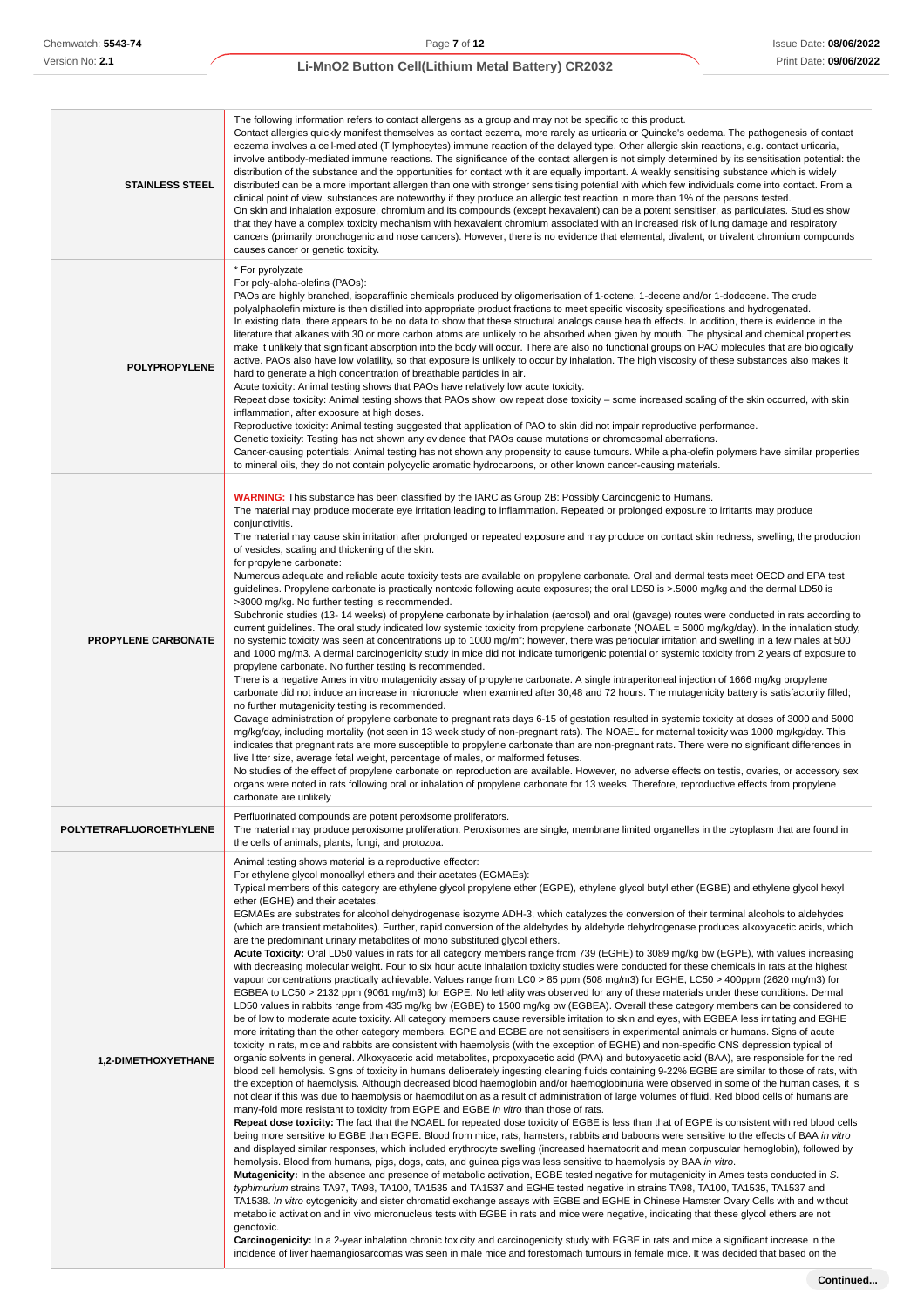|                                                                    | mode of action data available, there was no significant hazard for human carcinogenicity                                                                                                                                                                                              |                                                                                                                                                    |                                                                                                                                                   |  |  |  |
|--------------------------------------------------------------------|---------------------------------------------------------------------------------------------------------------------------------------------------------------------------------------------------------------------------------------------------------------------------------------|----------------------------------------------------------------------------------------------------------------------------------------------------|---------------------------------------------------------------------------------------------------------------------------------------------------|--|--|--|
|                                                                    | Reproductive and developmental toxicity. The results of reproductive and developmental toxicity studies indicate that the glycol ethers in                                                                                                                                            |                                                                                                                                                    |                                                                                                                                                   |  |  |  |
|                                                                    | this category are not selectively toxic to the reproductive system or developing fetus, developmental toxicity is secondary to maternal toxicity.                                                                                                                                     |                                                                                                                                                    |                                                                                                                                                   |  |  |  |
|                                                                    | The repeated dose toxicity studies in which reproductive organs were examined indicate that the members of this category are not associated                                                                                                                                           |                                                                                                                                                    |                                                                                                                                                   |  |  |  |
|                                                                    | with toxicity to reproductive organs (including the testes).                                                                                                                                                                                                                          |                                                                                                                                                    |                                                                                                                                                   |  |  |  |
|                                                                    | Results of the developmental toxicity studies conducted via inhalation exposures during gestation periods on EGPE (rabbits -125, 250, 500<br>ppm or 531, 1062, or 2125 mg/m3 and rats - 100, 200, 300, 400 ppm or 425, 850, 1275, or 1700 mg/m3), EGBE (rat and rabbit - 25, 50, 100, |                                                                                                                                                    |                                                                                                                                                   |  |  |  |
|                                                                    | 200 ppm or 121, 241, 483, or 966 mg/m3), and EGHE (rat and rabbit - 20.8, 41.4, 79.2 ppm or 124, 248, or 474 mg/m3) indicate that the                                                                                                                                                 |                                                                                                                                                    |                                                                                                                                                   |  |  |  |
|                                                                    | members of the category are not teratogenic.                                                                                                                                                                                                                                          |                                                                                                                                                    |                                                                                                                                                   |  |  |  |
|                                                                    |                                                                                                                                                                                                                                                                                       |                                                                                                                                                    | The NOAELs for developmental toxicity are greater than 500 ppm or 2125 mg/m3 (rabbit-EGPE), 100 ppm or 425 mg/m3 (rat-EGPE), 50 ppm               |  |  |  |
|                                                                    | or 241 mg/m3 (rat EGBE) and 100 ppm or 483 mg/m3 (rabbit EGBE) and greater than 79.2 ppm or 474 mg/m3 (rat and rabbit-EGHE).                                                                                                                                                          |                                                                                                                                                    |                                                                                                                                                   |  |  |  |
|                                                                    |                                                                                                                                                                                                                                                                                       |                                                                                                                                                    | For 1,2-dimethoxyethane (monoglyme): Monoglyme, an ethylene glycol ether, is of low toxicity. The vapours cause some irritation and loss of       |  |  |  |
|                                                                    | sensation at a sufficient concentration. In animals, degeneration of the testes and atrophy of the thymus gland have been reported, together                                                                                                                                          |                                                                                                                                                    |                                                                                                                                                   |  |  |  |
|                                                                    | with enlargement of the adrenal glands and increased spleen activity. Anaemia has occurred. Results of tests to determine the presence or                                                                                                                                             |                                                                                                                                                    |                                                                                                                                                   |  |  |  |
|                                                                    | absence of genetic toxicity have been mixed. As one of the breakdown products of monoglyme is known to interfere with sperm production,                                                                                                                                               |                                                                                                                                                    |                                                                                                                                                   |  |  |  |
|                                                                    | monoglyme appears to affect male (but not female) reproductive function. Monoglyme appears to cause developmental toxicity and foetal                                                                                                                                                 |                                                                                                                                                    |                                                                                                                                                   |  |  |  |
|                                                                    | death but not major birth defects.                                                                                                                                                                                                                                                    |                                                                                                                                                    |                                                                                                                                                   |  |  |  |
|                                                                    |                                                                                                                                                                                                                                                                                       |                                                                                                                                                    | Ethylene glycol esters and their ethers cause wasting of the testicles, reproductive changes, infertility and changes to kidney function. Shorter |  |  |  |
|                                                                    | chain compounds are more dangerous.                                                                                                                                                                                                                                                   |                                                                                                                                                    |                                                                                                                                                   |  |  |  |
|                                                                    |                                                                                                                                                                                                                                                                                       |                                                                                                                                                    | Asthma-like symptoms may continue for months or even years after exposure to the material ends. This may be due to a non-allergic condition       |  |  |  |
|                                                                    | known as reactive airways dysfunction syndrome (RADS) which can occur after exposure to high levels of highly irritating compound. Main                                                                                                                                               |                                                                                                                                                    |                                                                                                                                                   |  |  |  |
|                                                                    | criteria for diagnosing RADS include the absence of previous airways disease in a non-atopic individual, with sudden onset of persistent                                                                                                                                              |                                                                                                                                                    |                                                                                                                                                   |  |  |  |
| <b>STAINLESS STEEL &amp; LITHIUM</b>                               | asthma-like symptoms within minutes to hours of a documented exposure to the irritant. Other criteria for diagnosis of RADS include a                                                                                                                                                 |                                                                                                                                                    |                                                                                                                                                   |  |  |  |
| <b>PERCHLORATE &amp; GRAPHITE &amp;</b>                            |                                                                                                                                                                                                                                                                                       | reversible airflow pattern on lung function tests, moderate to severe bronchial hyperreactivity on methacholine challenge testing, and the lack of |                                                                                                                                                   |  |  |  |
| <b>LITHIUM</b>                                                     | minimal lymphocytic inflammation, without eosinophilia. RADS (or asthma) following an irritating inhalation is an infrequent disorder with rates                                                                                                                                      |                                                                                                                                                    |                                                                                                                                                   |  |  |  |
|                                                                    | related to the concentration of and duration of exposure to the irritating substance. On the other hand, industrial bronchitis is a disorder that                                                                                                                                     |                                                                                                                                                    |                                                                                                                                                   |  |  |  |
|                                                                    | occurs as a result of exposure due to high concentrations of irritating substance (often particles) and is completely reversible after exposure<br>ceases. The disorder is characterized by difficulty breathing, cough and mucus production.                                         |                                                                                                                                                    |                                                                                                                                                   |  |  |  |
|                                                                    |                                                                                                                                                                                                                                                                                       |                                                                                                                                                    |                                                                                                                                                   |  |  |  |
| <b>STAINLESS STEEL &amp;</b>                                       |                                                                                                                                                                                                                                                                                       |                                                                                                                                                    |                                                                                                                                                   |  |  |  |
| <b>MANGANESE DIOXIDE &amp;</b><br><b>LITHIUM PERCHLORATE &amp;</b> | No significant acute toxicological data identified in literature search.                                                                                                                                                                                                              |                                                                                                                                                    |                                                                                                                                                   |  |  |  |
| <b>GRAPHITE &amp; LITHIUM</b>                                      |                                                                                                                                                                                                                                                                                       |                                                                                                                                                    |                                                                                                                                                   |  |  |  |
|                                                                    |                                                                                                                                                                                                                                                                                       |                                                                                                                                                    |                                                                                                                                                   |  |  |  |
| <b>POLYPROPYLENE &amp;</b>                                         | The substance is classified by IARC as Group 3:                                                                                                                                                                                                                                       |                                                                                                                                                    |                                                                                                                                                   |  |  |  |
| POLYTETRAFLUOROETHYLENE                                            | NOT classifiable as to its carcinogenicity to humans.                                                                                                                                                                                                                                 |                                                                                                                                                    |                                                                                                                                                   |  |  |  |
|                                                                    | Evidence of carcinogenicity may be inadequate or limited in animal testing.                                                                                                                                                                                                           |                                                                                                                                                    |                                                                                                                                                   |  |  |  |
| <b>Acute Toxicity</b>                                              | ✔                                                                                                                                                                                                                                                                                     | Carcinogenicity                                                                                                                                    | ✔                                                                                                                                                 |  |  |  |
| <b>Skin Irritation/Corrosion</b>                                   | ✔                                                                                                                                                                                                                                                                                     | Reproductivity                                                                                                                                     | ✔                                                                                                                                                 |  |  |  |
| <b>Serious Eye Damage/Irritation</b>                               | ✔                                                                                                                                                                                                                                                                                     | <b>STOT - Single Exposure</b>                                                                                                                      | ×                                                                                                                                                 |  |  |  |
| <b>Respiratory or Skin</b>                                         | v                                                                                                                                                                                                                                                                                     | <b>STOT - Repeated Exposure</b>                                                                                                                    | ✔                                                                                                                                                 |  |  |  |
| sensitisation                                                      |                                                                                                                                                                                                                                                                                       |                                                                                                                                                    |                                                                                                                                                   |  |  |  |
| <b>Mutagenicity</b>                                                | ×                                                                                                                                                                                                                                                                                     | <b>Aspiration Hazard</b>                                                                                                                           | ×                                                                                                                                                 |  |  |  |
|                                                                    |                                                                                                                                                                                                                                                                                       | Legend:                                                                                                                                            | $\blacktriangleright$ - Data either not available or does not fill the criteria for classification                                                |  |  |  |
|                                                                    |                                                                                                                                                                                                                                                                                       |                                                                                                                                                    | $\blacktriangleright$ - Data available to make classification                                                                                     |  |  |  |

# **SECTION 12 Ecological information**

| <b>Toxicity</b>                                      |                  |                           |                               |                  |                  |
|------------------------------------------------------|------------------|---------------------------|-------------------------------|------------------|------------------|
|                                                      | Endpoint         | <b>Test Duration (hr)</b> | <b>Species</b>                | Value            | Source           |
| Li-MnO2 Button Cell(Lithium<br>Metal Battery) CR2032 | Not<br>Available | Not Available             | Not Available                 | Not<br>Available | Not<br>Available |
|                                                      | Endpoint         | <b>Test Duration (hr)</b> | <b>Species</b>                | Value            | Source           |
| <b>Stainless Steel</b>                               | Not<br>Available | Not Available             | Not Available                 | Not<br>Available | Not<br>Available |
|                                                      | Endpoint         | <b>Test Duration (hr)</b> | <b>Species</b>                | Value            | Source           |
| manganese dioxide                                    | NOEC(ECx)        | 48h                       | Crustacea                     | $0.022$ mg/l     | $\overline{c}$   |
|                                                      | <b>EC50</b>      | 48h                       | Crustacea                     | $>0.022$ mg/l    | $\overline{2}$   |
|                                                      | Endpoint         | <b>Test Duration (hr)</b> | <b>Species</b>                | Value            | <b>Source</b>    |
|                                                      | EC50(ECx)        | 48h                       | Crustacea                     | $>100$ mg/l      | $\overline{2}$   |
| lithium perchlorate                                  | EC50             | 72h                       | Algae or other aquatic plants | $>120$ mg/l      | $\overline{2}$   |
|                                                      | EC50             | 48h                       | Crustacea                     | $>100$ mg/l      | $\overline{c}$   |
|                                                      | Endpoint         | <b>Test Duration (hr)</b> | <b>Species</b>                | Value            | Source           |
| polypropylene                                        | Not<br>Available | Not Available             | Not Available                 | Not<br>Available | Not<br>Available |
|                                                      | Endpoint         | <b>Test Duration (hr)</b> | <b>Species</b>                | Value            | Source           |
|                                                      | EC50             | 72h                       | Algae or other aquatic plants | >900mg/l         | 1                |
| propylene carbonate                                  | NOEC(ECx)        | 72h                       | Algae or other aquatic plants | 900mg/l          | $\mathbf{1}$     |
|                                                      | EC50             | 48h                       | Crustacea                     | >1000mg/l        | 1                |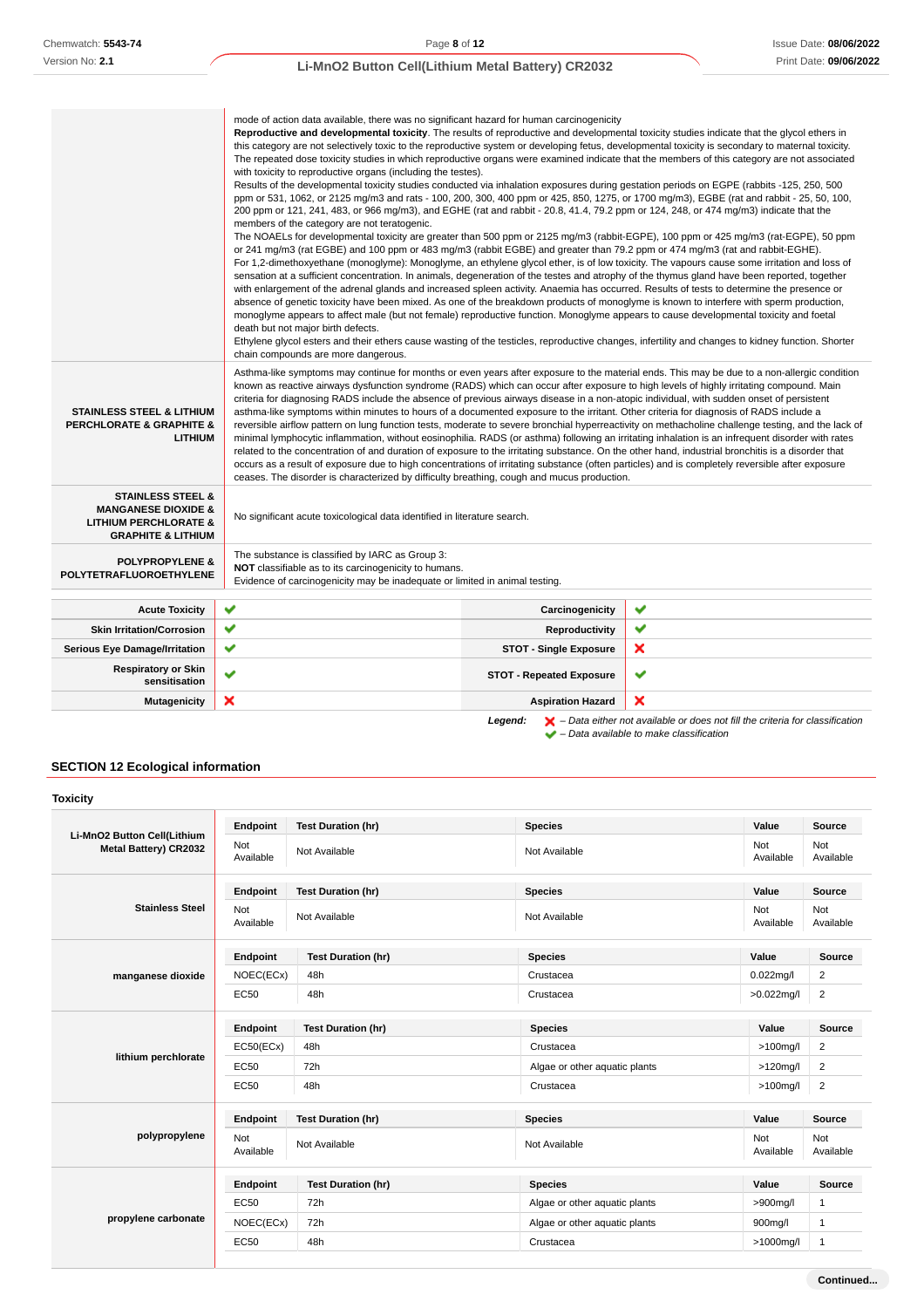|                         | <b>LC50</b>      | 96h                                    | Fish                                                                                                                                                                                                                                                                                 | 1000mg/l         | 1                       |
|-------------------------|------------------|----------------------------------------|--------------------------------------------------------------------------------------------------------------------------------------------------------------------------------------------------------------------------------------------------------------------------------------|------------------|-------------------------|
|                         | Endpoint         | <b>Test Duration (hr)</b>              | <b>Species</b>                                                                                                                                                                                                                                                                       | Value            | Source                  |
|                         | NOEC(ECx)        | 72h                                    | Algae or other aquatic plants                                                                                                                                                                                                                                                        | $>=100$ mg/l     | 2                       |
| graphite                | <b>EC50</b>      | 72h                                    | Algae or other aquatic plants                                                                                                                                                                                                                                                        | $>100$ mg/l      | 2                       |
|                         | EC50             | 48h                                    | Crustacea                                                                                                                                                                                                                                                                            | $>100$ mg/l      | 2                       |
|                         | <b>LC50</b>      | 96h                                    | Fish                                                                                                                                                                                                                                                                                 | $>100$ mg/l      | $\overline{c}$          |
|                         | Endpoint         | <b>Test Duration (hr)</b>              | <b>Species</b>                                                                                                                                                                                                                                                                       | Value            | Source                  |
| polytetrafluoroethylene | Not<br>Available | Not Available                          | Not Available                                                                                                                                                                                                                                                                        | Not<br>Available | Not<br>Available        |
|                         | Endpoint         | <b>Test Duration (hr)</b>              | <b>Species</b>                                                                                                                                                                                                                                                                       | Value            | Source                  |
|                         | NOEC(ECx)        | 72h                                    | Algae or other aquatic plants                                                                                                                                                                                                                                                        | 1.65mg/l         | $\overline{c}$          |
| lithium                 | EC50             | 72h                                    | Algae or other aquatic plants                                                                                                                                                                                                                                                        | 25.6mg/l         | $\overline{2}$          |
|                         | <b>EC50</b>      | 48h                                    | Crustacea                                                                                                                                                                                                                                                                            | 19.1mg/l         | $\overline{2}$          |
|                         | <b>LC50</b>      | 96h                                    | Fish                                                                                                                                                                                                                                                                                 | $18$ mg/l        | $\overline{c}$          |
|                         | <b>Endpoint</b>  | <b>Test Duration (hr)</b>              | <b>Species</b>                                                                                                                                                                                                                                                                       | Value            | <b>Source</b>           |
|                         | <b>EC50</b>      | 72h                                    | Algae or other aquatic plants                                                                                                                                                                                                                                                        | 9120mg/l         | $\overline{c}$          |
| 1,2-dimethoxyethane     | NOEC(ECx)        | 504h                                   | Crustacea                                                                                                                                                                                                                                                                            | 320mg/l          | $\overline{2}$          |
|                         | EC50             | 48h                                    | Crustacea                                                                                                                                                                                                                                                                            | 4000mg/l         | 2                       |
|                         | <b>LC50</b>      | 96h                                    | Fish                                                                                                                                                                                                                                                                                 | >500mg/l         | $\overline{\mathbf{c}}$ |
| Legend:                 |                  | - Bioconcentration Data 8. Vendor Data | Extracted from 1. IUCLID Toxicity Data 2. Europe ECHA Registered Substances - Ecotoxicological Information - Aquatic Toxicity 4. US EPA,<br>Ecotox database - Aquatic Toxicity Data 5. ECETOC Aquatic Hazard Assessment Data 6. NITE (Japan) - Bioconcentration Data 7. METI (Japan) |                  |                         |

### **DO NOT** discharge into sewer or waterways.

### **Persistence and degradability**

| Ingredient              | Persistence: Water/Soil | Persistence: Air |
|-------------------------|-------------------------|------------------|
| lithium perchlorate     | <b>HIGH</b>             | <b>HIGH</b>      |
| polypropylene           | <b>LOW</b>              | LOW              |
| propylene carbonate     | <b>HIGH</b>             | <b>HIGH</b>      |
| polytetrafluoroethylene | <b>HIGH</b>             | <b>HIGH</b>      |
| 1,2-dimethoxyethane     | LOW                     | LOW              |

# **Bioaccumulative potential**

| Ingredient              | <b>Bioaccumulation</b>    |
|-------------------------|---------------------------|
| lithium perchlorate     | LOW (LogKOW = $-4.6296$ ) |
| polypropylene           | LOW (LogKOW = $1.6783$ )  |
| propylene carbonate     | LOW (LogKOW = $-0.41$ )   |
| polytetrafluoroethylene | LOW (LogKOW = $1.2142$ )  |
| 1,2-dimethoxyethane     | LOW (LogKOW = $-0.21$ )   |

# **Mobility in soil**

| Ingredient              | Mobility              |
|-------------------------|-----------------------|
| lithium perchlorate     | LOW (KOC = $48.64$ )  |
| polypropylene           | $LOW (KOC = 23.74)$   |
| propylene carbonate     | $LOW (KOC = 14.85)$   |
| polytetrafluoroethylene | LOW ( $KOC = 106.8$ ) |
| 1,2-dimethoxyethane     | $HIGH (KOC = 1)$      |

# **SECTION 13 Disposal considerations**

# **Waste treatment methods**

| <b>Product / Packaging disposal</b> | ▶ Recycle wherever possible or consult manufacturer for recycling options.<br>▶ Consult State Land Waste Management Authority for disposal. |
|-------------------------------------|---------------------------------------------------------------------------------------------------------------------------------------------|
|                                     |                                                                                                                                             |

# **SECTION 14 Transport information**

| <b>Labels Required</b>  |           |  |
|-------------------------|-----------|--|
| <b>Marine Pollutant</b> | <b>NO</b> |  |
|                         |           |  |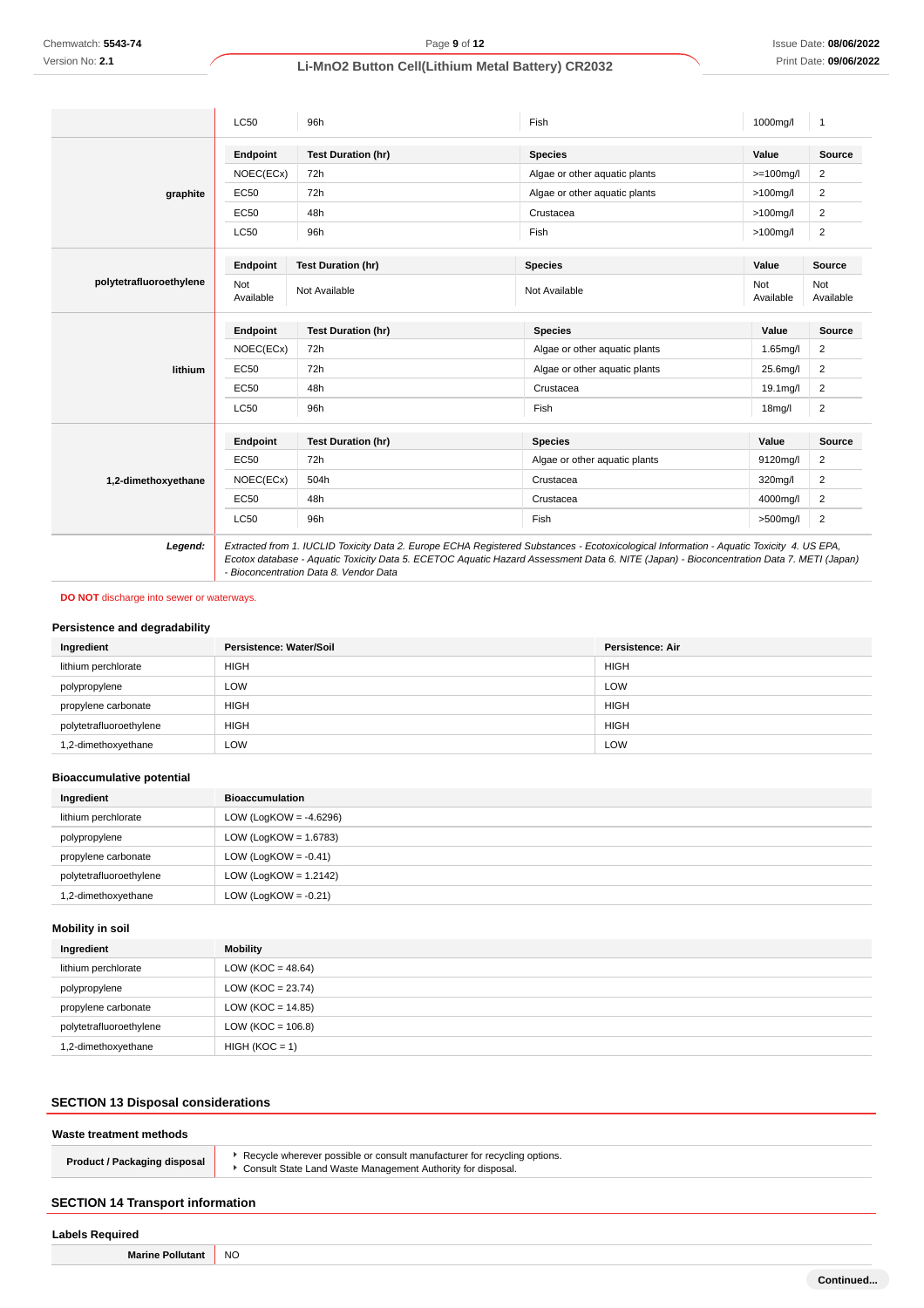### **Air transport (ICAO-IATA / DGR): NOT REGULATED FOR TRANSPORT OF DANGEROUS GOODS**

### **Sea transport (IMDG-Code / GGVSee): NOT REGULATED FOR TRANSPORT OF DANGEROUS GOODS**

### **Transport in bulk according to Annex II of MARPOL and the IBC code**

### **Transport in bulk in accordance with MARPOL Annex V and the IMSBC Code**

| <b>Product name</b>     | Group         |
|-------------------------|---------------|
| <b>Stainless Steel</b>  | Not Available |
| manganese dioxide       | Not Available |
| lithium perchlorate     | Not Available |
| polypropylene           | Not Available |
| propylene carbonate     | Not Available |
| graphite                | Not Available |
| polytetrafluoroethylene | Not Available |
| lithium                 | Not Available |
| 1,2-dimethoxyethane     | Not Available |

# **Transport in bulk in accordance with the ICG Code**

| <b>Product name</b>     | <b>Ship Type</b> |
|-------------------------|------------------|
| <b>Stainless Steel</b>  | Not Available    |
| manganese dioxide       | Not Available    |
| lithium perchlorate     | Not Available    |
| polypropylene           | Not Available    |
| propylene carbonate     | Not Available    |
| graphite                | Not Available    |
| polytetrafluoroethylene | Not Available    |
| lithium                 | Not Available    |
| 1,2-dimethoxyethane     | Not Available    |

### **SECTION 15 Regulatory information**

### **Safety, health and environmental regulations / legislation specific for the substance or mixture**

| Chemwatch: 5543-74                                                 |                                                                                                  | Page 10 of 12                                                                                                        | <b>Issue Date: 08/06/20</b> |
|--------------------------------------------------------------------|--------------------------------------------------------------------------------------------------|----------------------------------------------------------------------------------------------------------------------|-----------------------------|
| Version No: 2.1                                                    |                                                                                                  | Li-MnO2 Button Cell(Lithium Metal Battery) CR2032                                                                    | Print Date: 09/06/20        |
|                                                                    |                                                                                                  |                                                                                                                      |                             |
| <b>HAZCHEM</b>                                                     | Not Applicable                                                                                   |                                                                                                                      |                             |
|                                                                    | Land transport (ADG): NOT REGULATED FOR TRANSPORT OF DANGEROUS GOODS                             |                                                                                                                      |                             |
|                                                                    | Air transport (ICAO-IATA / DGR): NOT REGULATED FOR TRANSPORT OF DANGEROUS GOODS                  |                                                                                                                      |                             |
|                                                                    | Sea transport (IMDG-Code / GGVSee): NOT REGULATED FOR TRANSPORT OF DANGEROUS GOODS               |                                                                                                                      |                             |
|                                                                    | Transport in bulk according to Annex II of MARPOL and the IBC code                               |                                                                                                                      |                             |
| Not Applicable                                                     |                                                                                                  |                                                                                                                      |                             |
|                                                                    | Transport in bulk in accordance with MARPOL Annex V and the IMSBC Code                           |                                                                                                                      |                             |
| <b>Product name</b>                                                | Group                                                                                            |                                                                                                                      |                             |
| <b>Stainless Steel</b>                                             | Not Available                                                                                    |                                                                                                                      |                             |
| manganese dioxide                                                  | Not Available                                                                                    |                                                                                                                      |                             |
| lithium perchlorate                                                | Not Available                                                                                    |                                                                                                                      |                             |
| polypropylene                                                      | Not Available                                                                                    |                                                                                                                      |                             |
| propylene carbonate                                                | Not Available                                                                                    |                                                                                                                      |                             |
| graphite                                                           | Not Available                                                                                    |                                                                                                                      |                             |
| polytetrafluoroethylene                                            | Not Available                                                                                    |                                                                                                                      |                             |
| lithium                                                            | Not Available                                                                                    |                                                                                                                      |                             |
| 1,2-dimethoxyethane                                                | Not Available                                                                                    |                                                                                                                      |                             |
|                                                                    |                                                                                                  |                                                                                                                      |                             |
| Transport in bulk in accordance with the ICG Code                  |                                                                                                  |                                                                                                                      |                             |
| Product name                                                       | <b>Ship Type</b>                                                                                 |                                                                                                                      |                             |
| <b>Stainless Steel</b>                                             | Not Available                                                                                    |                                                                                                                      |                             |
| manganese dioxide                                                  | Not Available                                                                                    |                                                                                                                      |                             |
| lithium perchlorate                                                | Not Available                                                                                    |                                                                                                                      |                             |
| polypropylene                                                      | Not Available                                                                                    |                                                                                                                      |                             |
| propylene carbonate                                                | Not Available                                                                                    |                                                                                                                      |                             |
| graphite                                                           | Not Available                                                                                    |                                                                                                                      |                             |
| polytetrafluoroethylene                                            | Not Available                                                                                    |                                                                                                                      |                             |
| lithium                                                            | Not Available                                                                                    |                                                                                                                      |                             |
| 1,2-dimethoxyethane                                                | Not Available                                                                                    |                                                                                                                      |                             |
| <b>SECTION 15 Regulatory information</b>                           |                                                                                                  |                                                                                                                      |                             |
|                                                                    | Safety, health and environmental regulations / legislation specific for the substance or mixture |                                                                                                                      |                             |
| Stainless Steel is found on the following regulatory lists         |                                                                                                  |                                                                                                                      |                             |
|                                                                    | Australia Standard for the Uniform Scheduling of Medicines and Poisons (SUSMP) -                 | International WHO List of Proposed Occupational Exposure Limit (OEL) Values for                                      |                             |
| Schedule 2                                                         |                                                                                                  | Manufactured Nanomaterials (MNMS)                                                                                    |                             |
| Australian Inventory of Industrial Chemicals (AIIC)                |                                                                                                  |                                                                                                                      |                             |
| manganese dioxide is found on the following regulatory lists       |                                                                                                  |                                                                                                                      |                             |
| Australian Inventory of Industrial Chemicals (AIIC)                | Australia Hazardous Chemical Information System (HCIS) - Hazardous Chemicals                     | International WHO List of Proposed Occupational Exposure Limit (OEL) Values for<br>Manufactured Nanomaterials (MNMS) |                             |
|                                                                    |                                                                                                  |                                                                                                                      |                             |
| lithium perchlorate is found on the following regulatory lists     |                                                                                                  |                                                                                                                      |                             |
| Australian Inventory of Industrial Chemicals (AIIC)                |                                                                                                  |                                                                                                                      |                             |
| polypropylene is found on the following regulatory lists           |                                                                                                  |                                                                                                                      |                             |
| Australian Inventory of Industrial Chemicals (AIIC)                |                                                                                                  | International Agency for Research on Cancer (IARC) - Agents Classified by the IARC                                   |                             |
| Chemical Footprint Project - Chemicals of High Concern List        |                                                                                                  | Monographs<br>International WHO List of Proposed Occupational Exposure Limit (OEL) Values for                        |                             |
|                                                                    |                                                                                                  | Manufactured Nanomaterials (MNMS)                                                                                    |                             |
| propylene carbonate is found on the following regulatory lists     |                                                                                                  |                                                                                                                      |                             |
|                                                                    | Australia Hazardous Chemical Information System (HCIS) - Hazardous Chemicals                     | Australian Inventory of Industrial Chemicals (AIIC)                                                                  |                             |
| graphite is found on the following regulatory lists                |                                                                                                  |                                                                                                                      |                             |
| Australian Inventory of Industrial Chemicals (AIIC)                |                                                                                                  | International WHO List of Proposed Occupational Exposure Limit (OEL) Values for                                      |                             |
|                                                                    |                                                                                                  | Manufactured Nanomaterials (MNMS)                                                                                    |                             |
| polytetrafluoroethylene is found on the following regulatory lists |                                                                                                  |                                                                                                                      |                             |
| Australian Inventory of Industrial Chemicals (AIIC)                |                                                                                                  | International WHO List of Proposed Occupational Exposure Limit (OEL) Values for                                      |                             |
|                                                                    |                                                                                                  |                                                                                                                      |                             |
| Monographs                                                         | International Agency for Research on Cancer (IARC) - Agents Classified by the IARC               | Manufactured Nanomaterials (MNMS)                                                                                    |                             |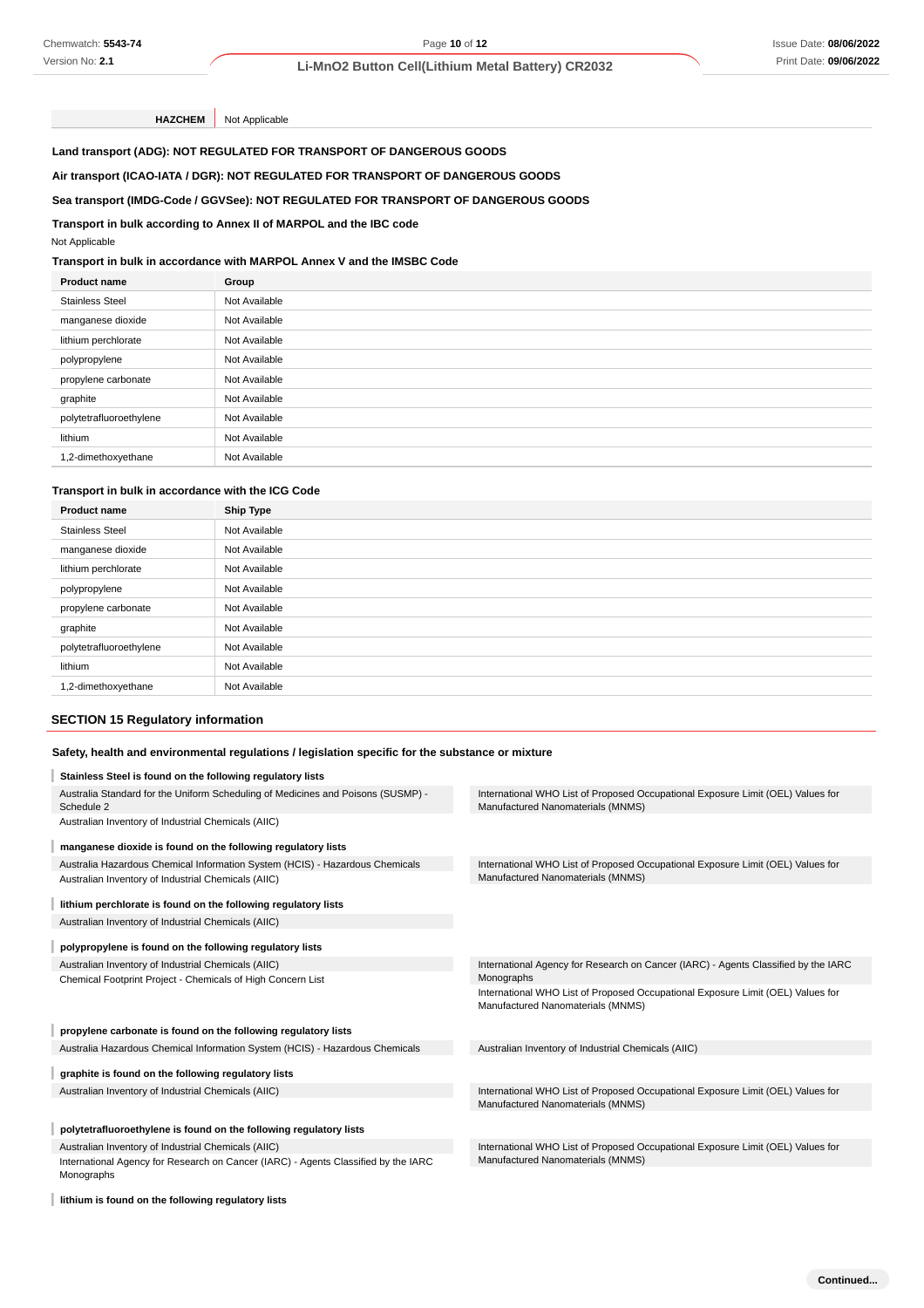Australia Hazardous Chemical Information System (HCIS) - Hazardous Chemicals Australia Standard for the Uniform Scheduling of Medicines and Poisons (SUSMP) - Schedule 2

Australia Standard for the Uniform Scheduling of Medicines and Poisons (SUSMP) - Schedule 4

Australian Inventory of Industrial Chemicals (AIIC)

I **1,2-dimethoxyethane is found on the following regulatory lists** Australia Hazardous Chemical Information System (HCIS) - Hazardous Chemicals Australian Inventory of Industrial Chemicals (AIIC)

### **National Inventory Status**

FEI Equine Prohibited Substances List - Banned Substances FEI Equine Prohibited Substances List (EPSL) International WHO List of Proposed Occupational Exposure Limit (OEL) Values for Manufactured Nanomaterials (MNMS)

Chemical Footprint Project - Chemicals of High Concern List

| <b>National Inventory</b>                          | <b>Status</b>                                                                                                                                                                                     |
|----------------------------------------------------|---------------------------------------------------------------------------------------------------------------------------------------------------------------------------------------------------|
| Australia - AIIC / Australia<br>Non-Industrial Use | Yes                                                                                                                                                                                               |
| Canada - DSL                                       | Yes                                                                                                                                                                                               |
| Canada - NDSL                                      | No (Stainless Steel; manganese dioxide; lithium perchlorate; polypropylene; propylene carbonate; graphite; polytetrafluoroethylene; lithium;<br>1,2-dimethoxyethane)                              |
| China - IECSC                                      | Yes                                                                                                                                                                                               |
| Europe - EINEC / ELINCS / NLP                      | No (polypropylene; polytetrafluoroethylene)                                                                                                                                                       |
| Japan - ENCS                                       | No (Stainless Steel; graphite; lithium)                                                                                                                                                           |
| Korea - KECI                                       | Yes                                                                                                                                                                                               |
| New Zealand - NZIoC                                | Yes                                                                                                                                                                                               |
| Philippines - PICCS                                | No (Stainless Steel; lithium perchlorate)                                                                                                                                                         |
| USA - TSCA                                         | Yes                                                                                                                                                                                               |
| Taiwan - TCSI                                      | Yes                                                                                                                                                                                               |
| Mexico - INSQ                                      | No (Stainless Steel; lithium perchlorate)                                                                                                                                                         |
| Vietnam - NCI                                      | Yes                                                                                                                                                                                               |
| Russia - FBEPH                                     | No (Stainless Steel)                                                                                                                                                                              |
| Legend:                                            | Yes = All CAS declared ingredients are on the inventory<br>No = One or more of the CAS listed ingredients are not on the inventory. These ingredients may be exempt or will require registration. |

### **SECTION 16 Other information**

### **Other information**

Classification of the preparation and its individual components has drawn on official and authoritative sources as well as independent review by the Chemwatch Classification committee using available literature references.

The SDS is a Hazard Communication tool and should be used to assist in the Risk Assessment. Many factors determine whether the reported Hazards are Risks in the workplace or other settings. Risks may be determined by reference to Exposures Scenarios. Scale of use, frequency of use and current or available engineering controls must be considered.

### **Definitions and abbreviations**

PC-TWA: Permissible Concentration-Time Weighted Average PC-STEL: Permissible Concentration-Short Term Exposure Limit IARC: International Agency for Research on Cancer ACGIH: American Conference of Governmental Industrial Hygienists STEL: Short Term Exposure Limit TEEL: Temporary Emergency Exposure Limit。 IDLH: Immediately Dangerous to Life or Health Concentrations ES: Exposure Standard OSF: Odour Safety Factor NOAEL :No Observed Adverse Effect Level LOAEL: Lowest Observed Adverse Effect Level TLV: Threshold Limit Value LOD: Limit Of Detection OTV: Odour Threshold Value BCF: BioConcentration Factors BEI: Biological Exposure Index AIIC: Australian Inventory of Industrial Chemicals DSL: Domestic Substances List NDSL: Non-Domestic Substances List IECSC: Inventory of Existing Chemical Substance in China EINECS: European INventory of Existing Commercial chemical Substances ELINCS: European List of Notified Chemical Substances NLP: No-Longer Polymers ENCS: Existing and New Chemical Substances Inventory KECI: Korea Existing Chemicals Inventory NZIoC: New Zealand Inventory of Chemicals PICCS: Philippine Inventory of Chemicals and Chemical Substances TSCA: Toxic Substances Control Act TCSI: Taiwan Chemical Substance Inventory INSQ: Inventario Nacional de Sustancias Químicas NCI: National Chemical Inventory